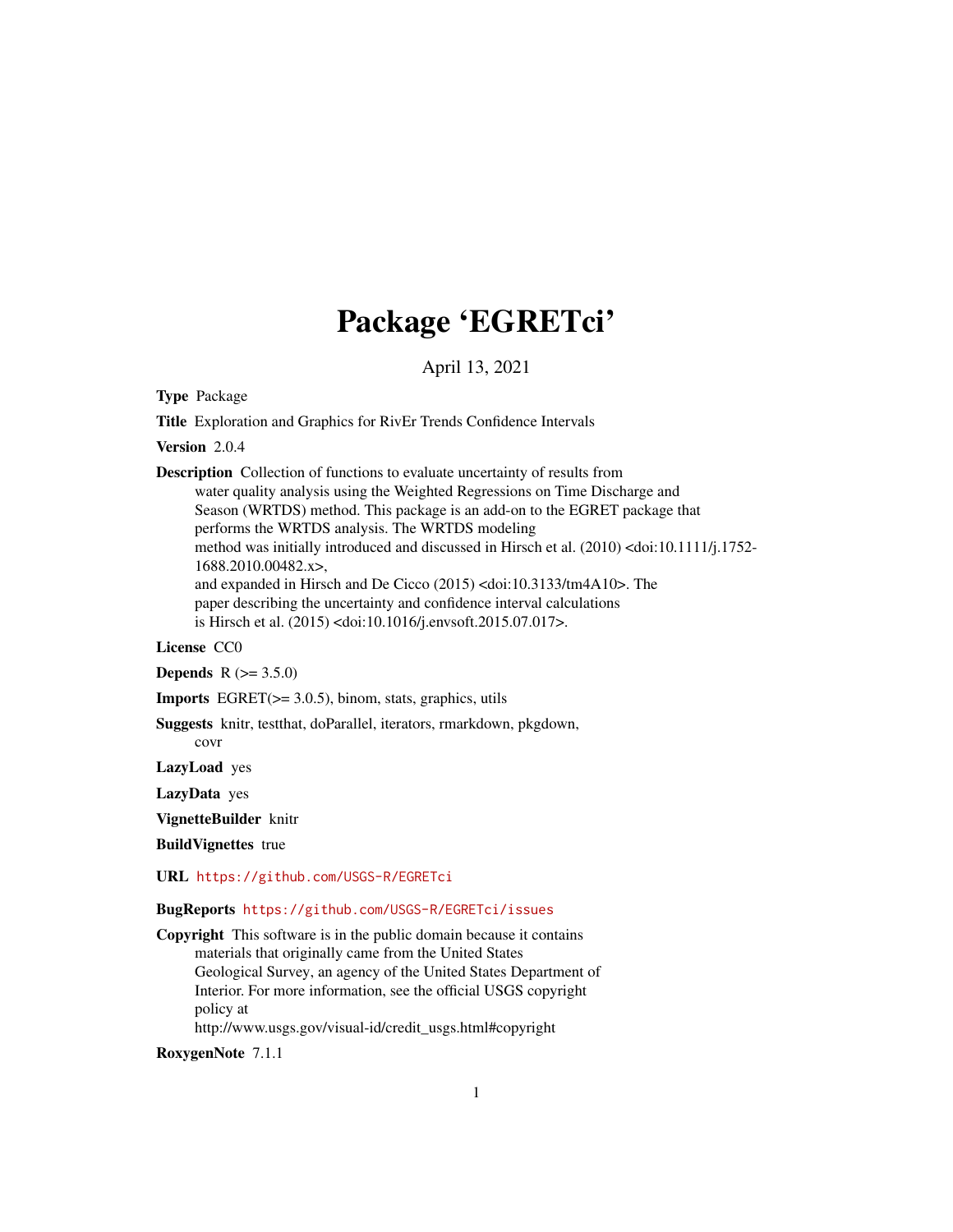#### NeedsCompilation no

Author Laura DeCicco [aut, cre] (<https://orcid.org/0000-0002-3915-9487>), Robert Hirsch [aut] (<https://orcid.org/0000-0002-4534-075X>), Jennifer Murphy [ctb]

Maintainer Laura DeCicco <ldecicco@usgs.gov>

Repository CRAN

Date/Publication 2021-04-13 15:10:11 UTC

### R topics documented:

| Index |                                                                                                                  | 26             |
|-------|------------------------------------------------------------------------------------------------------------------|----------------|
|       |                                                                                                                  |                |
|       |                                                                                                                  |                |
|       |                                                                                                                  |                |
|       |                                                                                                                  |                |
|       |                                                                                                                  |                |
|       |                                                                                                                  |                |
|       |                                                                                                                  |                |
|       |                                                                                                                  |                |
|       |                                                                                                                  |                |
|       | $plotConclistBook \ldots \ldots \ldots \ldots \ldots \ldots \ldots \ldots \ldots \ldots \ldots \ldots \ldots 12$ |                |
|       |                                                                                                                  |                |
|       |                                                                                                                  |                |
|       |                                                                                                                  |                |
|       |                                                                                                                  | - 9            |
|       |                                                                                                                  | $\overline{7}$ |
|       |                                                                                                                  | 6              |
|       |                                                                                                                  | -5             |
|       |                                                                                                                  | $\overline{5}$ |
|       |                                                                                                                  | $\overline{4}$ |
|       |                                                                                                                  | 3              |
|       |                                                                                                                  |                |

EGRETci-package *EGRETci package for bootstrap hypothesis tests and confidence interval analysis for WRTDS (Weighted Regressions on Time, Discharge, and Season) statistical models. This package is designed to be used in conjunction with the EGRET package, which estimates and describes WRTDS models.*

<span id="page-1-0"></span>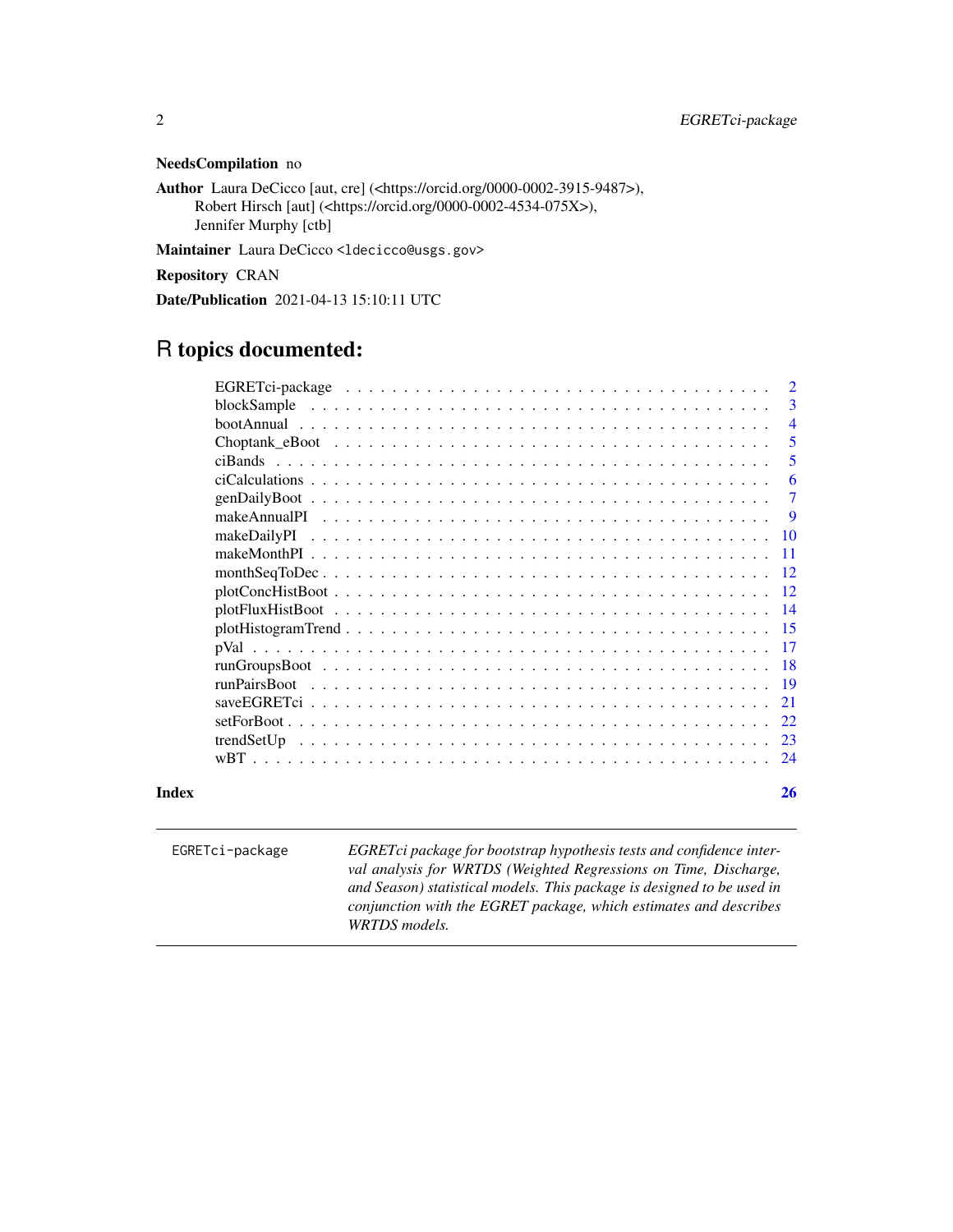#### <span id="page-2-0"></span>blockSample 3

#### Description

| Package:      | EGRETC1                                                                                                                      |
|---------------|------------------------------------------------------------------------------------------------------------------------------|
| Type:         | Package                                                                                                                      |
| License:      | Unlimited for this package, dependencies have more restrictive licensing.                                                    |
|               | Copyright: This software is in the public domain because it contains materials that originally came from the United States G |
| LazyLoad: yes |                                                                                                                              |

Collection of functions to evaluate uncertainty of results from water quality analysis using the Weighted Regressions on Time Discharge and Season (WRTDS) method. This package is an add-on to the EGRET package that performs the WRTDS analysis.

#### Author(s)

Robert M. Hirsch <rhirsch@usgs.gov>, Laura De Cicco <ldecicco@usgs.gov>

#### References

Hirsch, R.M., and De Cicco, L.A., 2015, User guide to Exploration and Graphics for RivEr Trends (EGRET) and dataRetrieval: R packages for hydrologic data: U.S. Geological Survey Techniques and Methods book 4, chap. A10, 94 p., doi: [10.3133/tm4A10](https://doi.org/10.3133/tm4A10)

Hirsch, R.M., Archfield, S.A., and De Cicco, L.A., 2015, A bootstrap method for estimating uncertainty of water quality trends. Environmental Modelling & Software, 73, 148-166. [https:](https://www.sciencedirect.com/science/article/pii/S1364815215300220) [//www.sciencedirect.com/science/article/pii/S1364815215300220](https://www.sciencedirect.com/science/article/pii/S1364815215300220)

blockSample *blockSample*

#### Description

Get a bootstrap replicate of the Sample data frame based on the user-specified blockLength. The bootstrap replicate is made up randomly selected blocks of data from Sample data frame. Each block includes all the samples in a standard period of time (the blockLength measured in days). The blocks are created based on the random selection (with replacement) of starting dates from the full Sample data frame. The bootstrap replicate has the same number of observations as the original Sample, but some observations are included once, some are included multiple times, and some are not included at all.

#### Usage

```
blockSample(localSample, blockLength, startSeed = NA)
```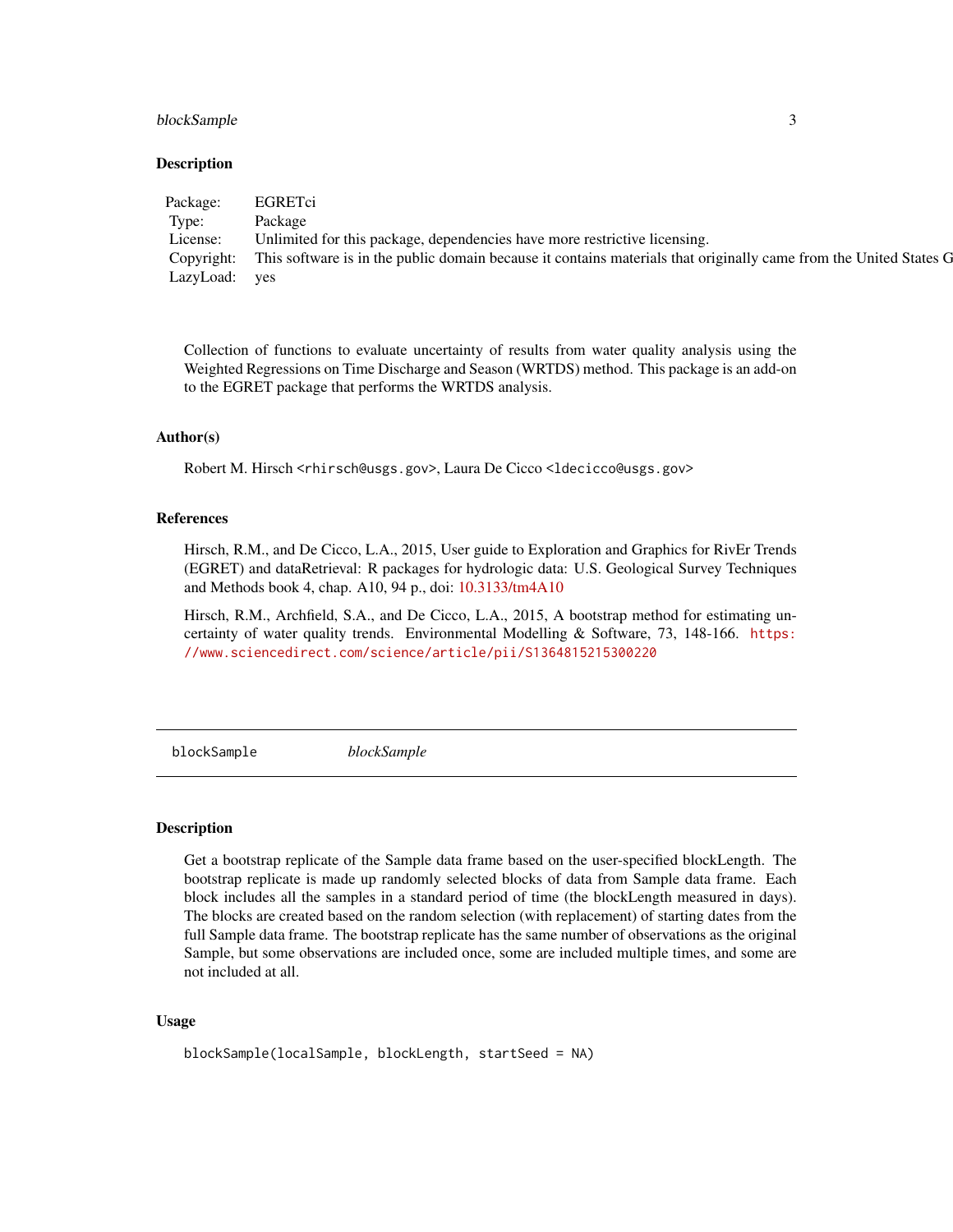#### <span id="page-3-0"></span>Arguments

| localSample | Sample data frame                                                                          |
|-------------|--------------------------------------------------------------------------------------------|
| blockLength | integer size of subset, expressed in days. 200 days has been found to be a good<br>choice. |
| startSeed   | setSeed value. This is used to make repeatable output. Default $= NA$ .                    |

#### Value

newSample data frame in same format as Sample data frame. It has the same number of rows as the Sample data frame.

#### Examples

```
library(EGRET)
eList <- Choptank_eList
Sample <- eList$Sample
bsReturn <- blockSample(Sample, 200)
```
bootAnnual *Single confidence interval bootstrap run*

#### Description

One bootstrap run used in calculating confidence interval bands.

#### Usage

```
bootAnnual(eList, blockLength = 200, startSeed = 494817, verbose = FALSE,
  jitterOn = FALSE, V = 0.2)
```

| eList       | named list with at least the Daily, Sample, and INFO dataframes. Created from<br>the EGRET package, after running modelEstimation. |
|-------------|------------------------------------------------------------------------------------------------------------------------------------|
| blockLength | integer default value is 200.                                                                                                      |
| startSeed   | set Seed value. Defaults to 494817. This is used to make repeatable output.                                                        |
| verbose     | logical specifying whether or not to display progress message.                                                                     |
| jitter0n    | logical, if TRUE, adds "jitter" to the data in an attempt to avoid some numerical<br>problems. Default = FALSE. See Details below. |
| V           | numeric a multiplier for addition of jitter to the data, $\delta$ default = 0.2.                                                   |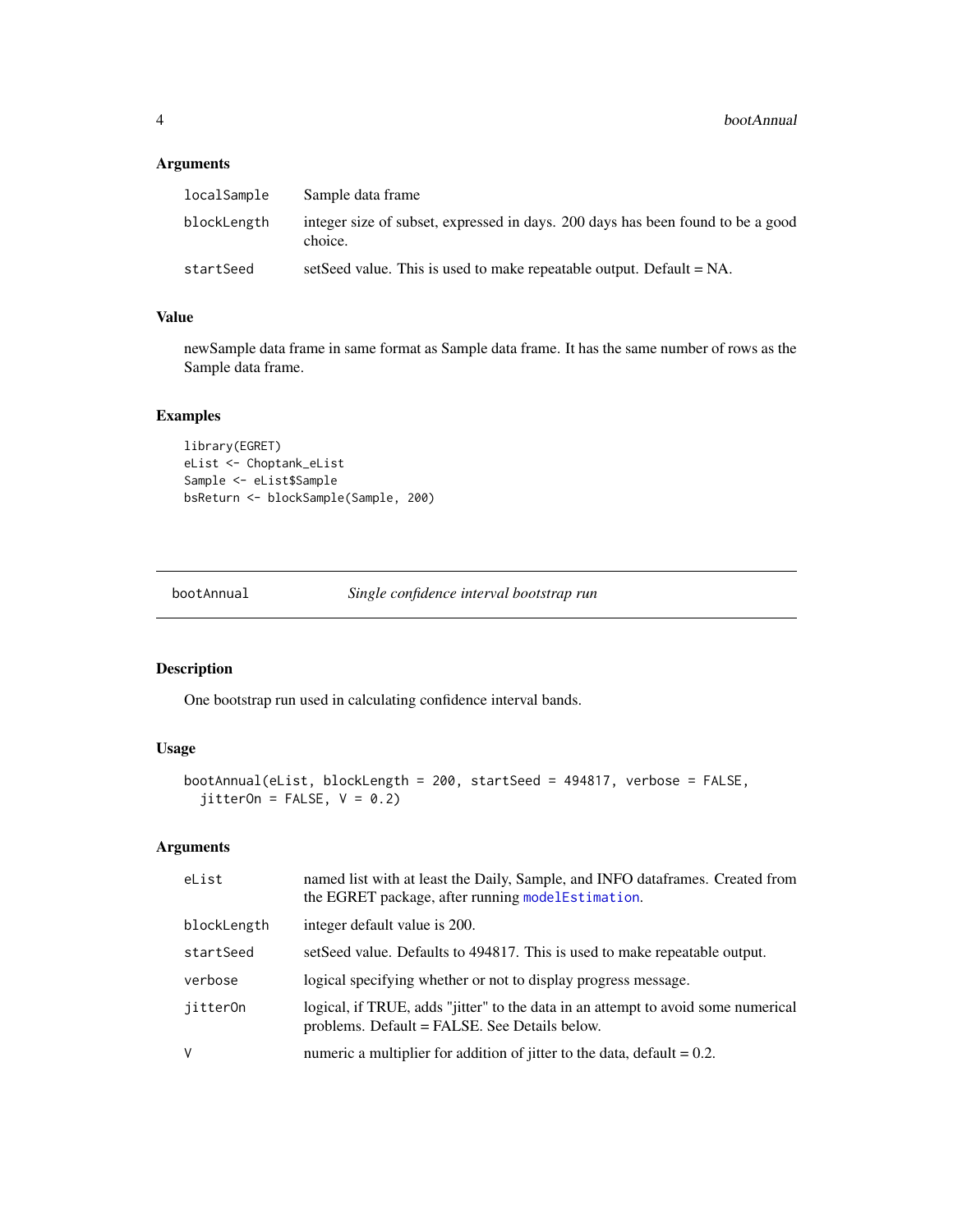#### <span id="page-4-0"></span>Choptank\_eBoot 5

#### Details

In some situations numerical problems are encountered in the bootstrap process, resulting in highly unreasonable spikes in the confidence intervals. The use of "jitter" can often prevent these problems, but should only be used when it is clearly needed. It adds a small amount of random "jitter" to the explanatory variables of the WRTDS model. The V parameter sets the scale of variation in the log discharge values. The standard deviation of the added jitter is  $V *$  standard deviation of Log Q. The default for V is 0.2. Larger values should generally be avoided, and smaller values may be sufficient.

#### Examples

```
library(EGRET)
eList <- Choptank_eList
## Not run:
annualResults <- bootAnnual(eList)
```
## End(Not run)

Choptank\_eBoot *Example eBoot*

#### Description

Example data representing data from the Choptank River at Greensboro, MD, USGS data Data is a named list of the Daily, Sample, INFO dataframes, and xConc, and xFlux vectors.

ciBands *Confidence Interval Band Calculations*

#### **Description**

Computes confidence intervals for Flow-Normalized Concentration and Flow-Normalized Flux for a WRTDS model.

#### Usage

```
ciBands(eList, repAnnualResults, probs = c(0.05, 0.95))
```

| eList            | named list with at least the Daily, Sample, and INFO data frames. Created from    |
|------------------|-----------------------------------------------------------------------------------|
|                  | the EGRET package, after running model Estimation.                                |
| repAnnualResults |                                                                                   |
|                  | named list returned from bootstrapping process.                                   |
| probs            | numeric vector low and high confidence interval frequencies, default = $c(0.05$ , |
|                  | $(0.95)$ (which results in a 90% confidence interval).                            |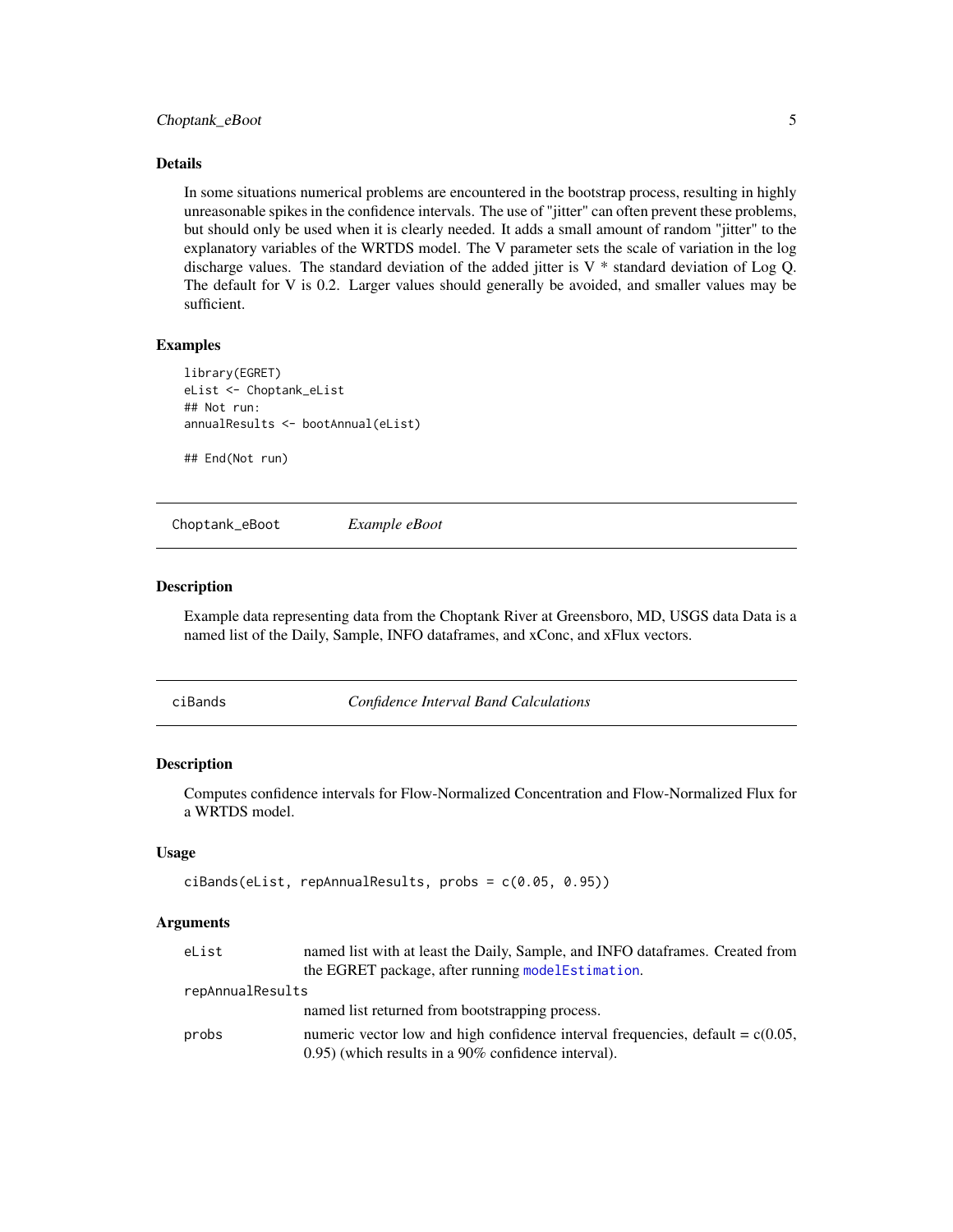#### Examples

```
library(EGRET)
eList <- Choptank_eList
nBoot <- 100
blockLength <- 200
## Not run:
repAnnualResults <- vector(mode = "list", length = nBoot)
for(n in 1:nBoot){
   annualResults <- bootAnnual(eList, blockLength, startSeed = n)
   repAnnualResults[[n]] <- annualResults
}
CIAnnualResults <- ciBands(eList, repAnnualResults)
## End(Not run)
```
ciCalculations *ciCalculations*

#### Description

Interactive function to calculate confidence bands for flow normalized concentration or flow normalized flux. It returns the data frame CIAnnualResults, which is used as input to the functions plotConcHistBoot( ), and plotFluxHistBoot( ) which produce the graphical output.

#### Usage

```
ciCalculations(eList, startSeed = 494817, verbose = TRUE,
  jitterOn = FALSE, V = 0.2, ...)
```

| eList     | named list with at least the Daily, Sample, and INFO dataframes. Created from<br>the EGRET package, after running modelEstimation. |
|-----------|------------------------------------------------------------------------------------------------------------------------------------|
| startSeed | setSeed value. Defaults to 494817. This is used to make repeatable output.                                                         |
| verbose   | logical specifying whether or not to display progress messag, default = TRUE                                                       |
| jitter0n  | logical, if TRUE, adds "jitter" to the data in an attempt to avoid some numerical<br>problems. Default = FALSE. See Details below. |
| V         | numeric a multiplier for addition of jitter to the data, $\delta$ default = 0.2. See Details<br>below.                             |
| $\ddots$  | optionally include nBoot, blockLength, or widthCI                                                                                  |

<span id="page-5-0"></span>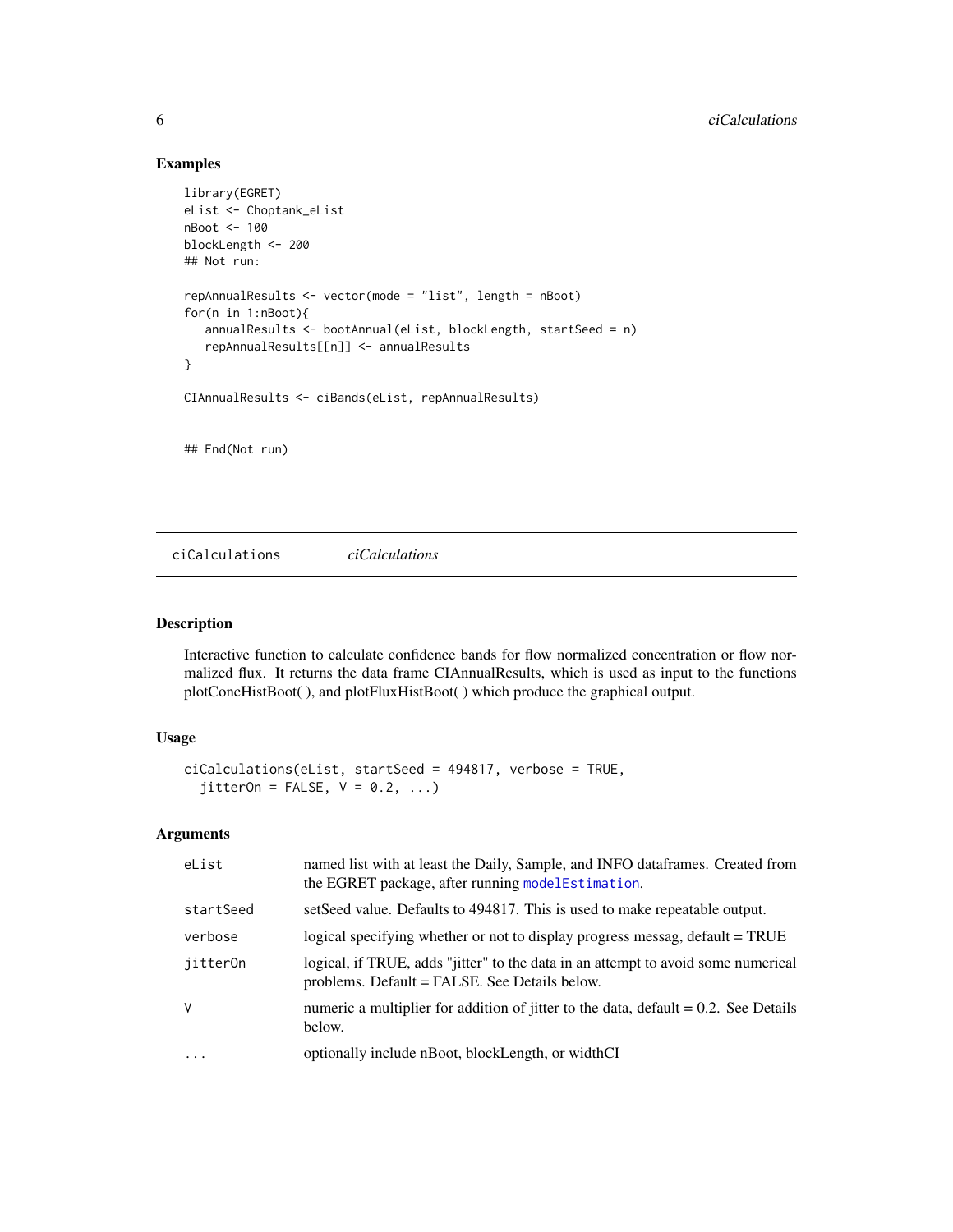#### <span id="page-6-0"></span>Details

In some situations numerical problems are encountered in the bootstrap process, resulting in highly unreasonable spikes in the confidence intervals. The use of "jitter" can often prevent these problems, but should only be used when it is clearly needed. It adds a small amount of random "jitter" to the explanatory variables of the WRTDS model. The V parameter sets the scale of variation in the log discharge values. The standard deviation of the added jitter is  $V^*$  standard deviation of Log Q. The default for V is 0.2. Larger values should generally be avoided, and smaller values may be sufficient.

Argument values suggested. To test the code  $n$ Boot = 10 is sufficient, but for meaningful results  $n_{\text{foot}} = 100$  or even  $n_{\text{foot}} = 500$  are more appropriate. blockLength = 200 widthCI = 90 (90%) confidence interval)

#### Value

CIAnnualResults a data frame with the following columns Year, mean decYear value for the year being reported FNConcLow, the lower confidence limit for flow normalized concentration, in mg/L FNConcHigh, the upper confidence limit for flow normalized concentration, in mg/L FNFluxLow, the lower confidence limit for flow normalized flux, in kg FNFluxLow, the lower confidence limit for flow normalized flux, in kg

#### Examples

```
library(EGRET)
eList <- Choptank_eList
## Not run:
# If run interactively, using stationary flow normalization
# in this format it will prompt for nBoot, blockLength and widthCI.
# CIAnnualResults <- ciCalculations(eList)
# run in batch mode, using non-stationary flow normalization
# In this example nBoot is set very small, useful for an initial trial run.
# A meaningful application would use nBoot values such as 100 or even 500.
seriesOut_2 <- runSeries(eList, windowSide = 11)
CIAnnualResults <- ciCalculations(seriesOut_2,
                     nBoot = 10,
                     blockLength = 200,
                     widthCI = 90)plotConcHistBoot(seriesOut_2, CIAnnualResults)
```
## End(Not run)

<span id="page-6-1"></span>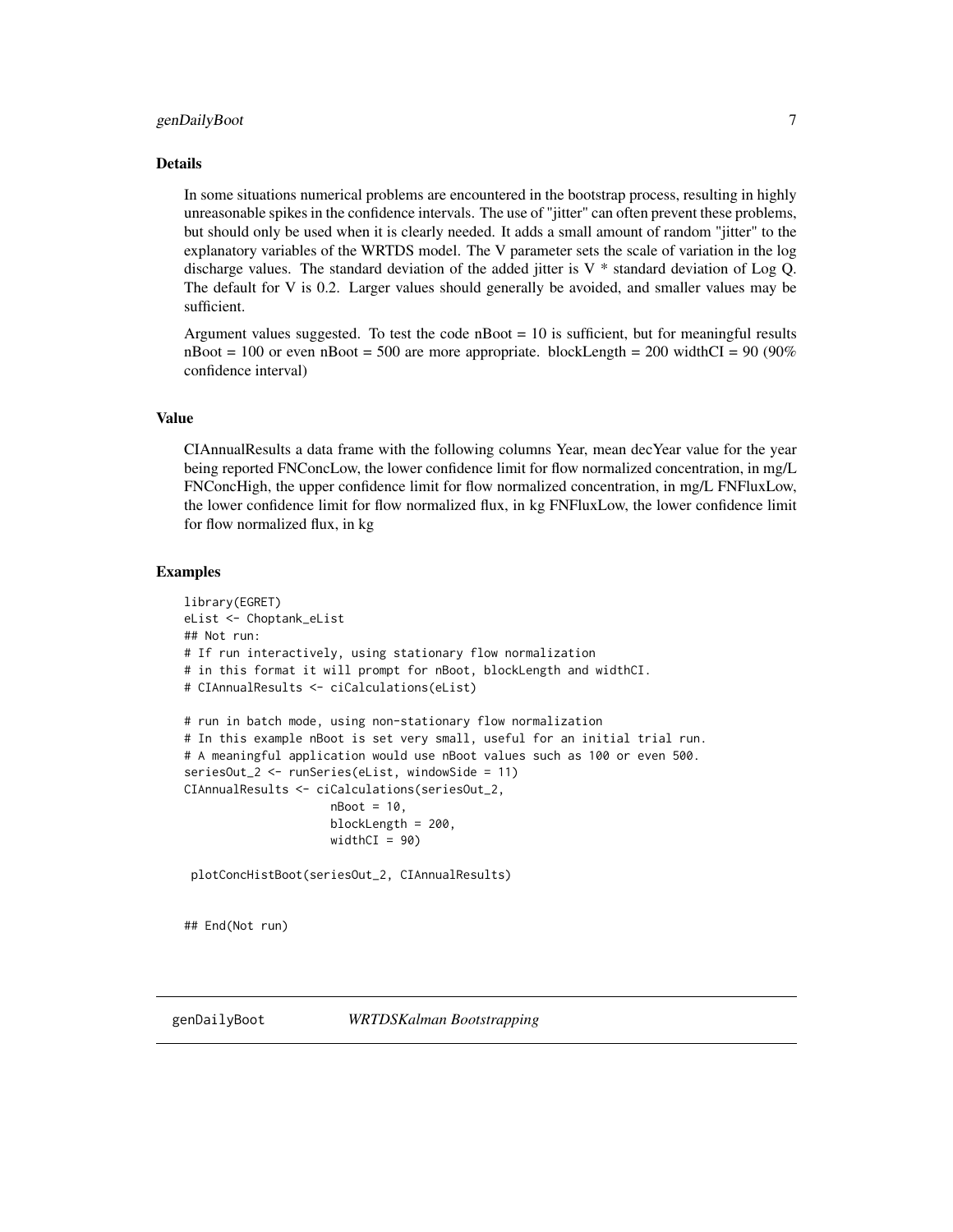#### Description

Function to get multiple bootstrap replicates at a daily time step using the WRTDS\_K method. It is done by doing bootstrap resampling of the original Sample data frame. The number of these replicate samples that are created is called nBoot and in each case the WRTDS model is estimated. Then, for each of these models, there are nKalman time series of daily values computed, using all of the sample values in the original Sample data frame. The total number of replicates of the complete process is nBoot  $*$  nKalman. For example we might generate 500 replicates by setting nBoot = 20 and  $n$ Kalman = 25.

#### Usage

```
genDailyBoot(eList, nBoot = 10, nKalman = 10, rho = 0.9, setSeed = NA,
  jitterOn = FALSE, V = 0.2)
```
#### Arguments

| eList    | is the data with a fitted model already done. Note that the eList\$Sample may<br>have multiple values on a given day and it can also have censored values. |
|----------|------------------------------------------------------------------------------------------------------------------------------------------------------------|
| nBoot    | number of times the bootstrap resampling and model estimating is done.                                                                                     |
| nKalman  | number of different realizations of the daily time series for each re-estimated<br>model.                                                                  |
| rho      | numeric the lag one autocorrelation. Default is 0.9.                                                                                                       |
| setSeed  | value. Defaults is NA, which will not specify a randomized seed. This can be<br>used to make repeatable output.                                            |
| jitter0n | logical, if TRUE, adds "jitter" to the data in an attempt to avoid some numerical<br>problems. Default = FALSE. See Details below.                         |
| V        | numeric a multiplier for addition of jitter to the data, $\delta$ default = 0.2. See Details<br>below.                                                     |

#### Details

In some situations numerical problems are encountered in the bootstrap process, resulting in highly unreasonable spikes in the confidence intervals. The use of "jitter" can often prevent these problems, but should only be used when it is clearly needed. It adds a small amount of random "jitter" to the explanatory variables of the WRTDS model. The V parameter sets the scale of variation in the log discharge values. The standard deviation of the added jitter is  $V^*$  standard deviation of Log Q. The default for V is 0.2. Larger values should generally be avoided, and smaller values may be sufficient.

#### Value

dailyBootOut a matrix of daily flux values (in kg/day). The number of columns of the matrix is the number of replicates produced which is nBoot \* nKalman The number of rows is the number of days in the record. The set of days simulated is the same set of days that are in the eList\$Daily data frame.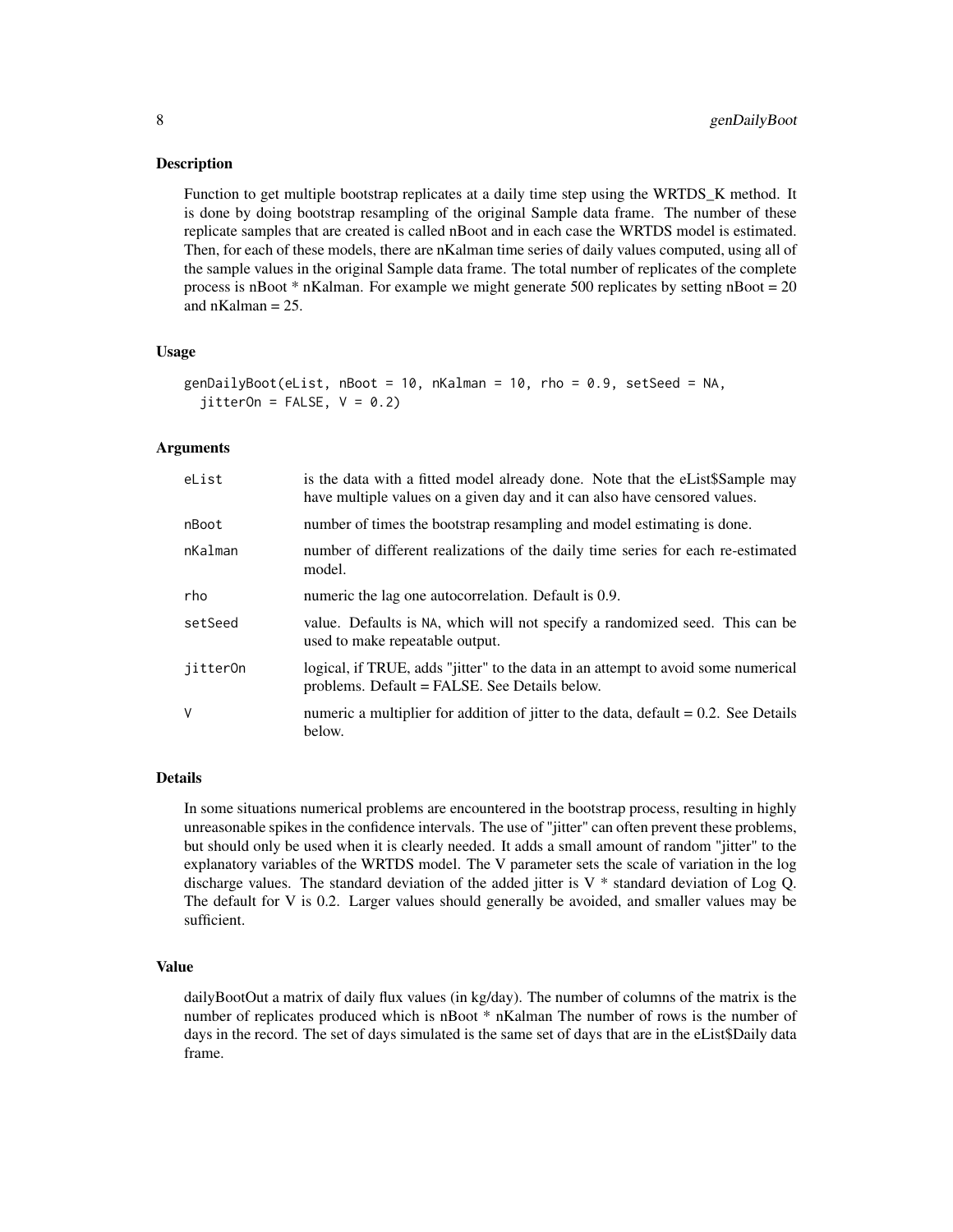#### <span id="page-8-0"></span>makeAnnualPI 9

#### Examples

```
eList <- EGRET::Choptank_eList
# Very long running function:
## Not run:
dailyBootOut <- genDailyBoot(eList,
                             nBoot = 20,
                             nKalman = 25)
```
## End(Not run)

#### makeAnnualPI *Make Annual Prediction Intervals*

#### Description

This function takes the output from [genDailyBoot](#page-6-1) and calculates the quantiles for an annual (based on paStart/paLong) aggregation. This means that the function can be used for seasons.

#### Usage

```
makeAnnualPI(dailyBootOut, eList, paLong = 12, paStart = 10, fluxUnit = 3)
```
#### Arguments

| dailyBootOut | data frame returned from genDailyBoot                                                                                              |
|--------------|------------------------------------------------------------------------------------------------------------------------------------|
| eList        | named list with at least the Daily, Sample, and INFO dataframes. Created from<br>the EGRET package, after running modelEstimation. |
| paLong       | numeric integer specifying the length of the period of analysis, in months, 1<= pa-<br>Long $\leq$ =12, default is 12              |
| paStart      | numeric integer specifying the starting month for the period of analysis, 1<= paS<br>$\text{tar} < = 12$ , default is 10           |
| fluxUnit     | number representing entry in pre-defined fluxUnit class array. printFluxUnitCheatSheet                                             |

#### Value

a list of 2 data frames, one for average concentration, in mg/L and one for flux (unit depends on fluxUnit argument) In each data frame the first column is DecYear. The remaining columns are quantiles of the flux or concentration (depending on the data frame).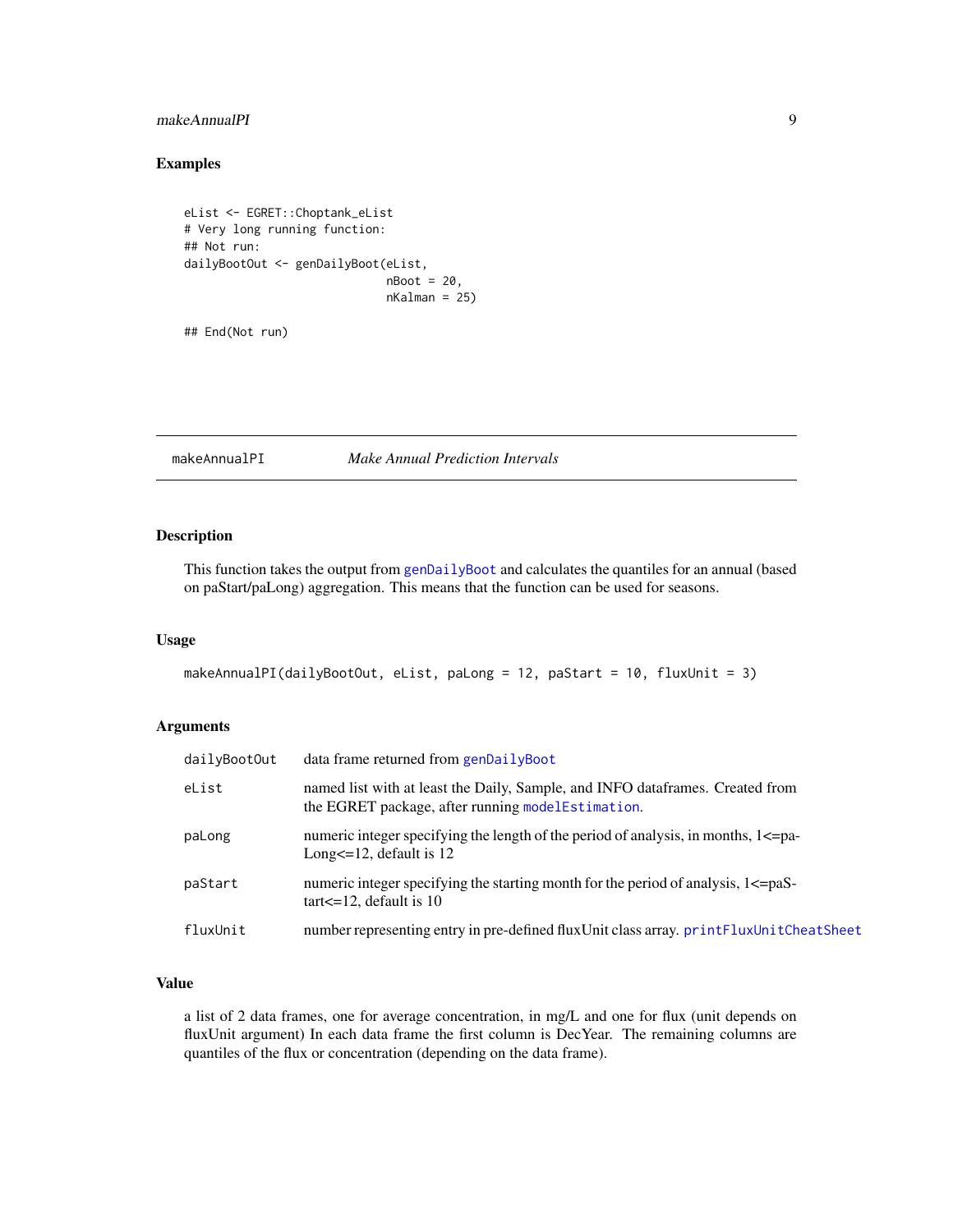#### <span id="page-9-0"></span>Examples

```
eList <- EGRET::Choptank_eList
# This example is only based on 4 iterations
# Actual prediction intervals should be calculated on
# a much larger number of iterations (several hundred).
dailyBoot <- Choptank_dailyBootOut
annualPcts <- makeAnnualPI(dailyBoot, eList)
head(annualPcts[["flux"]])
head(annualPcts[["conc"]])
```
makeDailyPI *Make Daily Prediction Intervals*

#### Description

This function takes the output from [genDailyBoot](#page-6-1) and calculates the quantiles for a daily aggregation.

#### Usage

makeDailyPI(dailyBootOut, eList, fluxUnit = 3)

#### Arguments

| dailyBootOut | data frame returned from genDailyBoot                                                                                               |
|--------------|-------------------------------------------------------------------------------------------------------------------------------------|
| eList        | named list with at least the Daily, Sample, and INFO data frames. Created from<br>the EGRET package, after running modelEstimation. |
| fluxUnit     | number representing entry in pre-defined fluxUnit class array. printFluxUnitCheatSheet                                              |

#### Value

a list of 2 data frames, one for average concentration, in mg/L and one for flux (unit depends on fluxUnit argument) In each data frame the first column is Date. The remaining columns are quantiles of the flux or concentration (depending on the data frame).

#### Examples

```
eList <- EGRET::Choptank_eList
# This example is only based on 4 iterations
# Actual prediction intervals should be calculated on
# a much larger number of iterations (several hundred).
dailyBoot <- Choptank_dailyBootOut
dailyPcts <- makeDailyPI(dailyBoot, eList)
head(dailyPcts[["flux"]])
```
head(dailyPcts[["conc"]])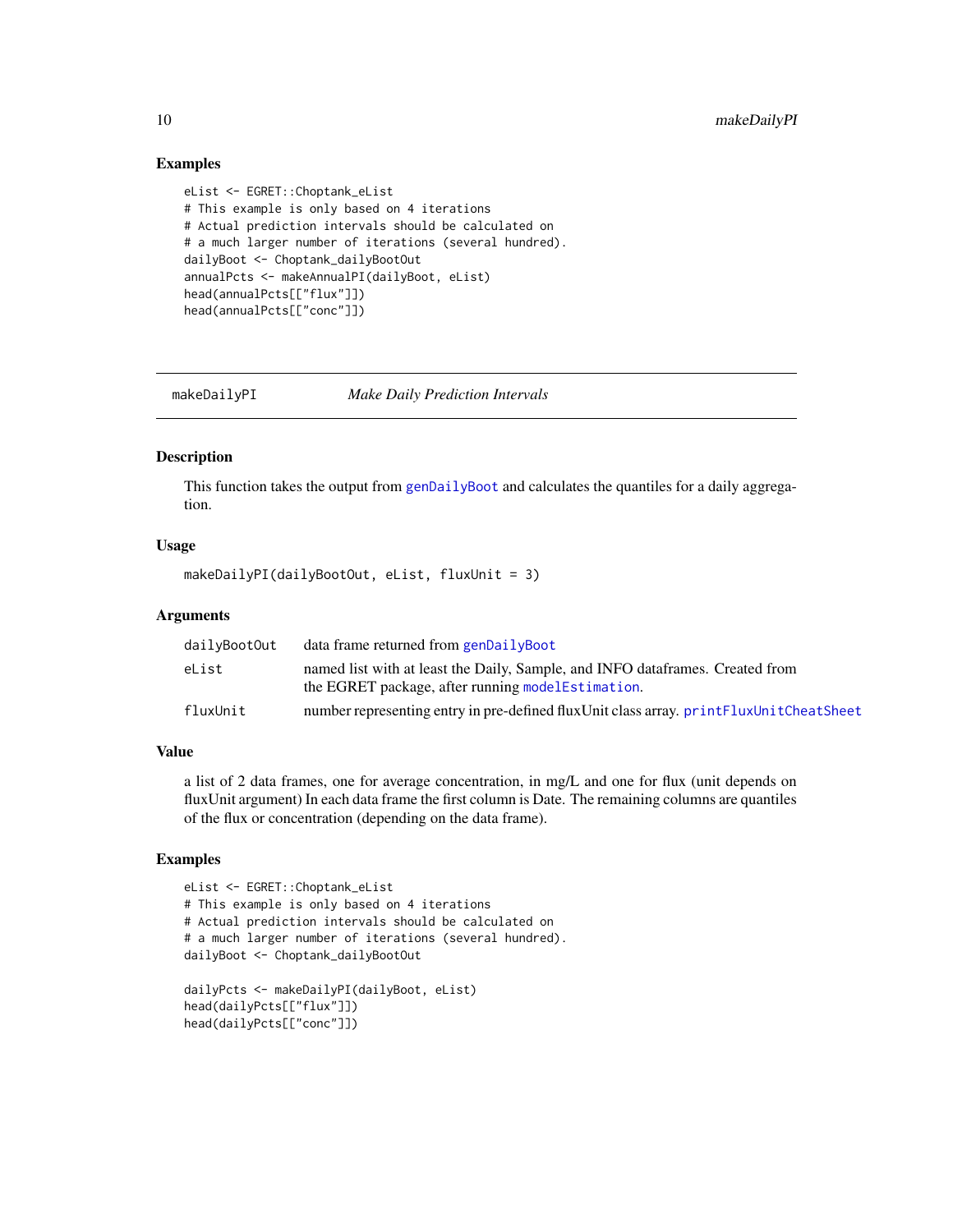<span id="page-10-0"></span>

#### Description

Month statistics using WRTDSKalman bootstrapping approach. The input to this function is the dailyBootOut matrix which contains nReplicate sets of daily flux values for the period of interest. The results are in the form of quantiles of concentration and of flux for each of these months.

#### Usage

```
makeMonthPI(dailyBootOut, eList, fluxUnit = 3)
```
#### Arguments

| dailyBootOut | data frame returned from genDailyBoot                                                                                                |
|--------------|--------------------------------------------------------------------------------------------------------------------------------------|
| eList        | named list with at least the Daily, Sample, and INFO data frames. Created from<br>the EGRET package, after running model Estimation. |
| fluxUnit     | number representing entry in pre-defined fluxUnit class array, printFluxUnitCheatSheet                                               |

#### Value

a list of 2 data frames, one for average concentration, in mg/L and one for flux (unit depends on fluxUnit argument) In each data frame the first column is monthSeq that corresponds to the months in the "MonthSeq" column in the eList\$Daily data frame. The remaining columns are quantiles of the flux or concentration (depending on the data frame).

#### Examples

```
eList <- EGRET::Choptank_eList
# This example is only based on 4 iterations
# Actual prediction intervals should be calculated on
# a much larger number of iterations (several hundred).
dailyBoot <- Choptank_dailyBootOut
monthPcts <- makeMonthPI(dailyBoot, eList)
head(monthPcts[["flux"]])
head(monthPcts[["conc"]])
```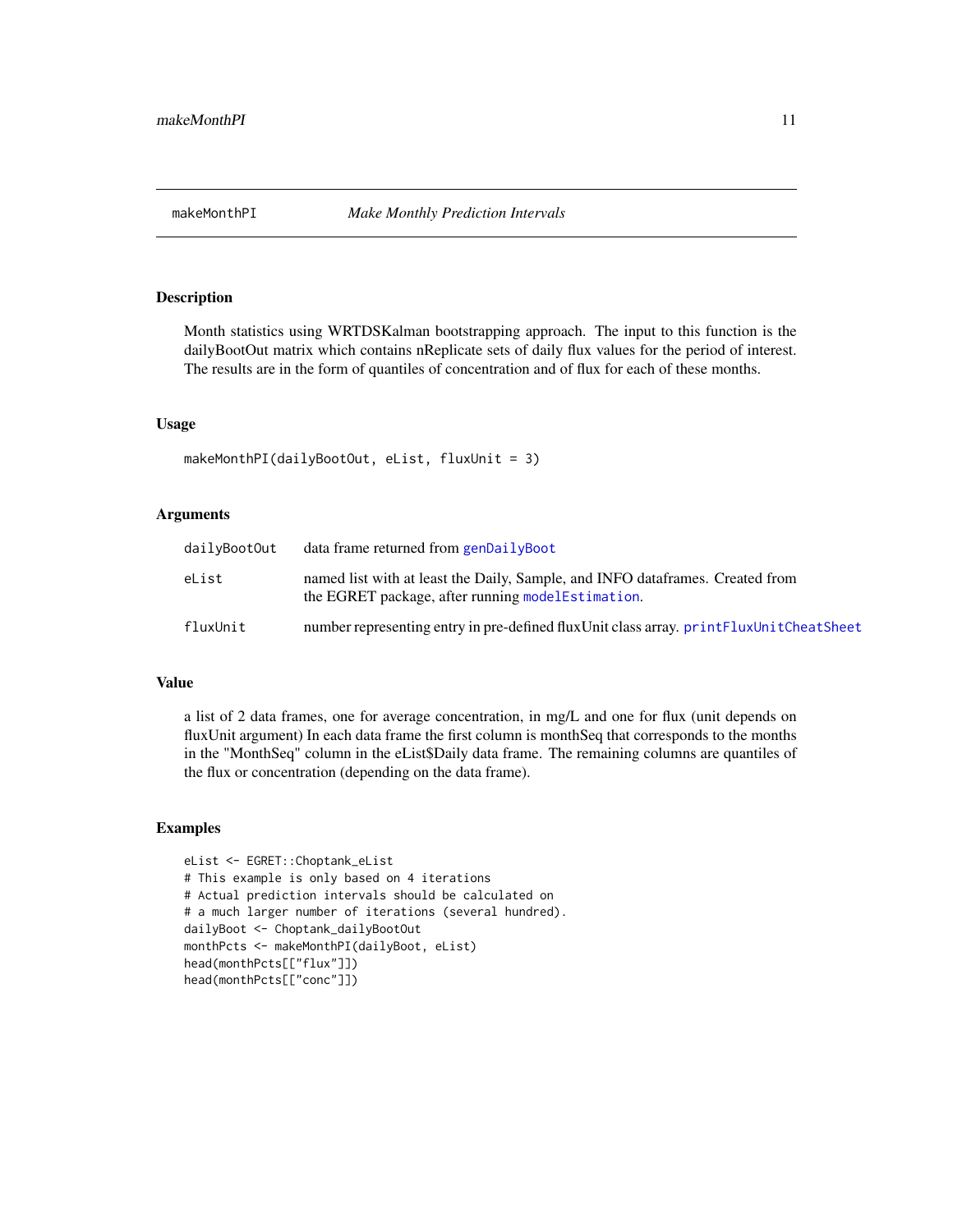<span id="page-11-0"></span>monthSeqToDec *monthSeqToDec*

#### Description

Convert a sequence of month integers into their decimal years.

#### Usage

monthSeqToDec(monthSeq)

#### Arguments

monthSeq integer vector of months. Month 1 is considered Jan. 1850.

#### Examples

months  $<-1558:1600$ monthSeqToDec(months)

| plotConcHistBoot | Graph of annual concentration, flow normalized concentration, and |
|------------------|-------------------------------------------------------------------|
|                  | confidence bands for flow normalized concentrations               |

#### Description

Uses the output of [modelEstimation](#page-0-0) in the EGRET package (results in the named list eList), and the data frame CIAnnualResults (produced by the function ciCalculations in the EGRETci package using scripts described in the EGRETci vignette) to produce a graph of annual concentration, flow normalized concentration, and confidence bands for flow-normalized concentrations. In addition to the arguments listed below, it will accept any additional arguments that are listed for the EGRET function [plotConcHist](#page-0-0).

#### Usage

```
plotConcHistBoot(eList, CIAnnualResults, yearStart = NA, yearEnd = NA,
 plotFlowNorm = TRUE, col.pred = "green", concMax = NA,
 plotAnnual = TRUE, plotGenConc = FALSE, cex = 0.8, cex.axis = 1.1,
  lwd = 2, col = "black", col.get = "red", customPar = FALSE,printTitle = TRUE, cex.mainloop = 1.1, ...
```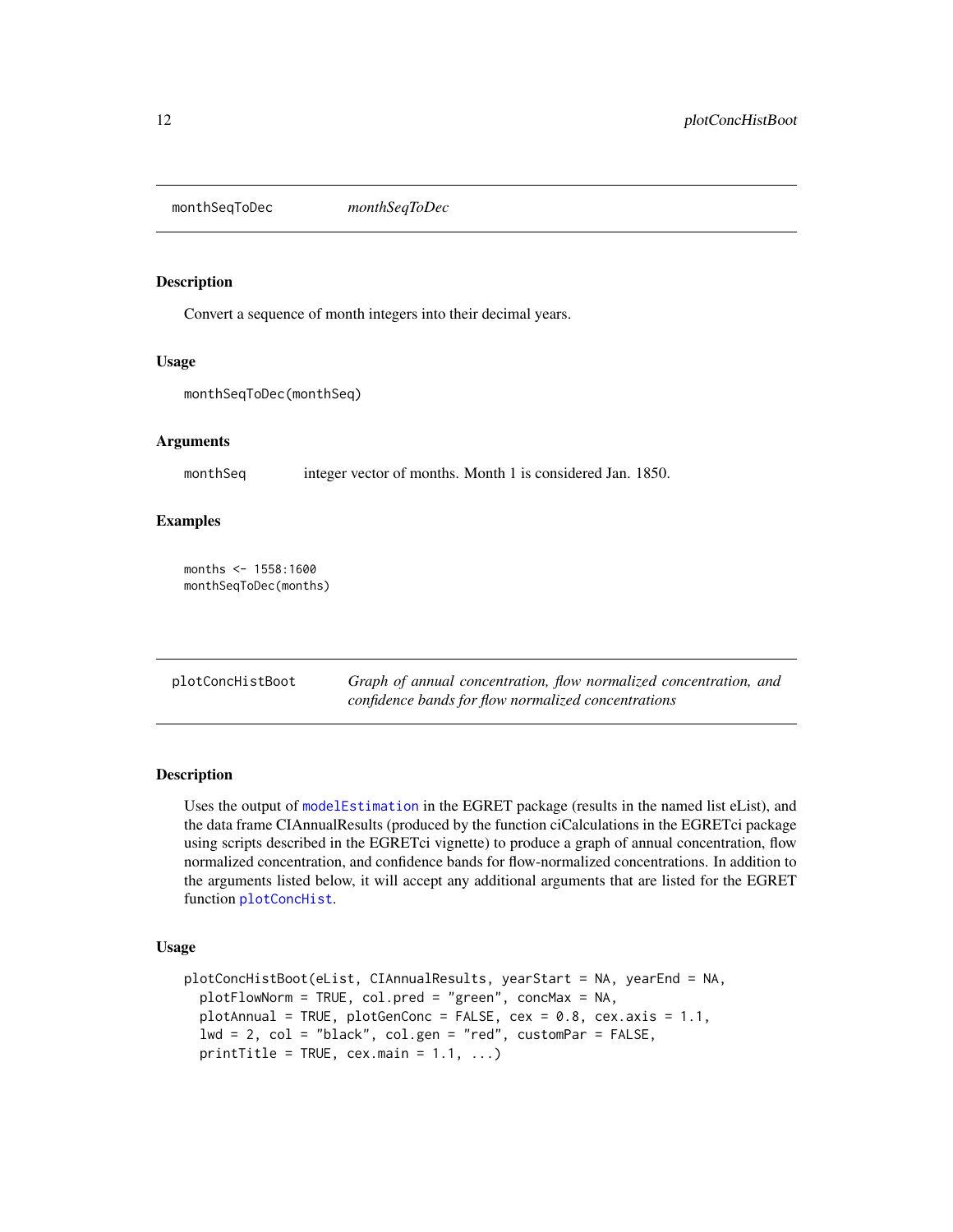#### Arguments

| eList           | named list with at least the Daily, Sample, and INFO dataframes. Created from<br>the EGRET package, after running modelEstimation.                                                                                                    |
|-----------------|---------------------------------------------------------------------------------------------------------------------------------------------------------------------------------------------------------------------------------------|
| CIAnnualResults |                                                                                                                                                                                                                                       |
|                 | data frame generated from ciBands (includes nBoot, probs, and blockLength<br>attributes).                                                                                                                                             |
| yearStart       | numeric is the calendar year containing the first estimated annual value to be<br>plotted, default is NA (which allows it to be set automatically by the data).                                                                       |
| yearEnd         | numeric is the calendar year just after the last estimated annual value to be plot-<br>ted, default is NA (which allows it to be set automatically by the data).                                                                      |
| plotFlowNorm    | logical variable if TRUE flow normalized concentration line is plotted, if FALSE<br>not plotted, default is TRUE.                                                                                                                     |
| col.pred        | character color of line for flow-normalized concentration and for the confidence<br>limits, default is "green".                                                                                                                       |
| concMax         | numeric specifying the maximum value to be used on the vertical axis, default<br>is NA (which allows it to be set automatically by the data).                                                                                         |
| plotAnnual      | logical variable if TRUE, annual mean concentration points from WRTDS output<br>are plotted, if FALSE not plotted.                                                                                                                    |
| plotGenConc     | logical variable. If TRUE, annual mean concentration points from WRTDS_K<br>output are plotted, if FALSE not plotted.                                                                                                                 |
| cex             | numeric value giving the amount by which plotting symbols should be magni-<br>fied, $default = 0.8$ .                                                                                                                                 |
| cex.axis        | numeric value of magnification to be used for axis annotation relative to the<br>current setting of cex, default = $1.1$ .                                                                                                            |
| lwd             | numeric magnification of line width, $default = 2$ .                                                                                                                                                                                  |
| col             | color of annual mean points on plot, see ?par 'Color Specification', default =<br>"black".                                                                                                                                            |
| col.gen         | color of annual mean points for WRTDS_K output on plot, see ?par 'Color<br>Specification', default = "red".                                                                                                                           |
| customPar       | logical defaults to FALSE. If TRUE, par() should be set by user before call-<br>ing this function (for example, adjusting margins with par $(\text{mar} = c(5, 5, 5, 5))$ ). If<br>customPar FALSE, EGRETci chooses the best margins. |
| printTitle      | logical print title of the plot, default = TRUE.                                                                                                                                                                                      |
| cex.main        | numeric value of magnification to be used for plot title, default $= 1.1$ .                                                                                                                                                           |
| .               | graphical parameters                                                                                                                                                                                                                  |

#### Examples

```
library(EGRET)
eList <- Choptank_eList
CIAnnualResults <- Choptank_CIAnnualResults
plotConcHistBoot(eList, CIAnnualResults)
plotConcHistBoot(eList, CIAnnualResults, yearStart=1990, yearEnd=2002)
```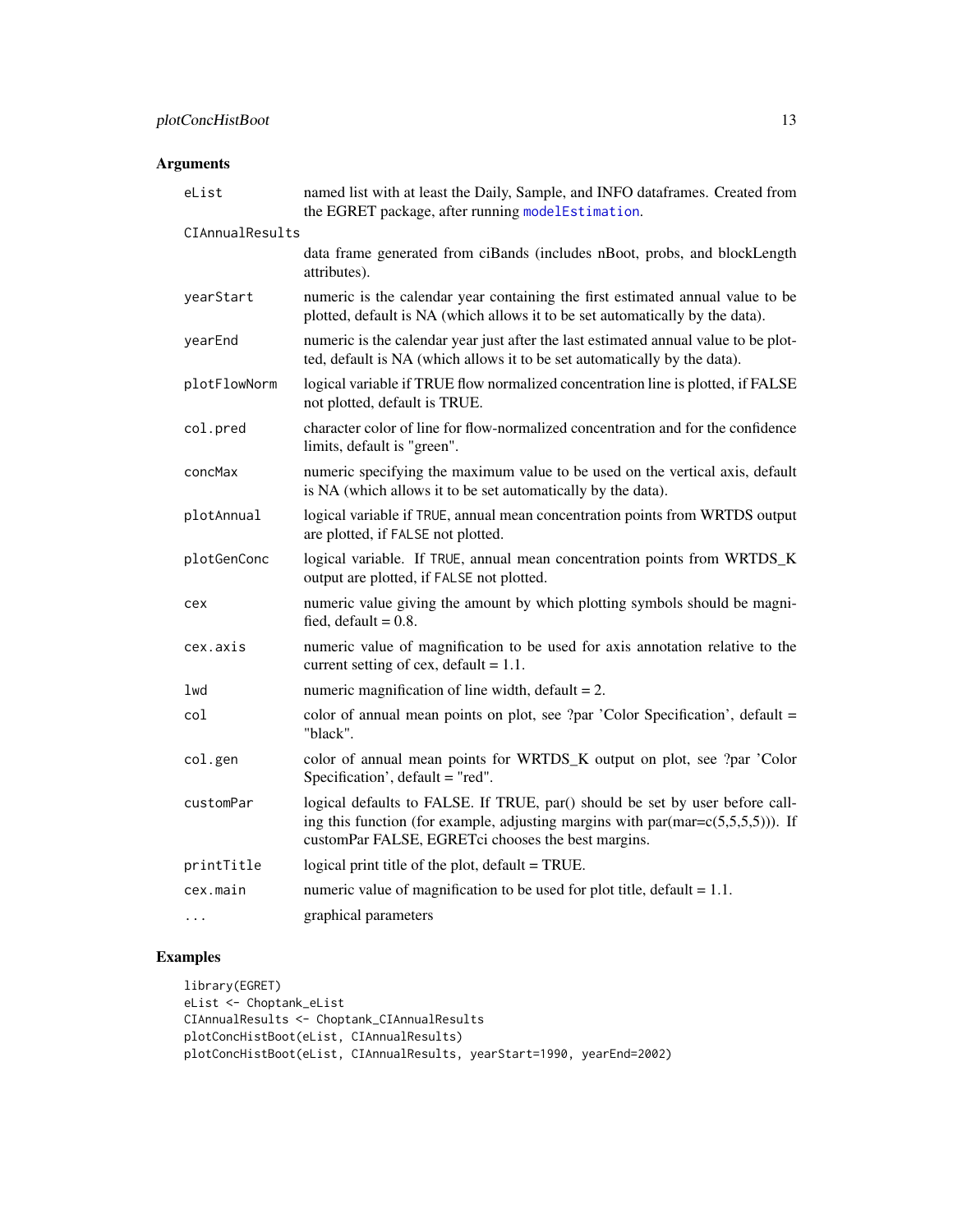```
# Very long-running function:
## Not run:
CIAnnualResults <- ciCalculations(eList, nBoot = 100, blockLength = 200)
plotConcHistBoot(eList, CIAnnualResults)
## End(Not run)
```
plotFluxHistBoot *Graph of annual flux, flow normalized flux, and confidence bands for flow normalized flux*

#### Description

Uses the output of [modelEstimation](#page-0-0) in the EGRET package (results in the named list eList), and the data frame CIAnnualResults (produced by EGRETci package using scripts described in the vignette) to produce a graph of annual flux, flow normalized flux, and confidence bands for flownormalized flux. In addition to the arguments listed below, it will accept any additional arguments that are listed for the EGRET function [plotFluxHist](#page-0-0).

#### Usage

```
plotFluxHistBoot(eList, CIAnnualResults, yearStart = NA, yearEnd = NA,
  fluxUnit = 9, fluxMax = NA, plotFlowNorm = TRUE, col.pred = "green",plotAnnual = TRUE, plotGenFlux = FALSE, cex = 0.8, cex.axis = 1.1,
  1wd = 2, col = "black", col.get = "red", cex.mainloop = 1.1,
  printTitle = TRUE, customPar = FALSE, ...)
```

| eList           | named list with at least the Daily, Sample, and INFO dataframes. Created from                                                                                                       |  |
|-----------------|-------------------------------------------------------------------------------------------------------------------------------------------------------------------------------------|--|
|                 | the EGRET package, after running modelEstimation.                                                                                                                                   |  |
| CIAnnualResults |                                                                                                                                                                                     |  |
|                 | data frame from ciBands (needs nBoot, probs, and blockLength attributes).                                                                                                           |  |
| vearStart       | numeric is the calendar year containing the first estimated annual value to be<br>plotted, default is NA (which allows it to be set automatically by the data).                     |  |
| yearEnd         | numeric is the calendar year just after the last estimated annual value to be plot-<br>ted, default is NA (which allows it to be set automatically by the data).                    |  |
| fluxUnit        | integer representing entry in pre-defined fluxUnit class array. printFluxUnitCheatSheet                                                                                             |  |
| fluxMax         | numeric specifying the maximum value to be used on the vertical axis, default<br>is NA (which allows it to be set automatically by the data), uses units specificed<br>by fluxUnit. |  |
| plotFlowNorm    | logical variable if TRUE flow normalized flux line is plotted, if FALSE not<br>plotted, default is TRUE.                                                                            |  |
| col.pred        | character color of line for flow-normalized flux and for the confidence limits,<br>default is "green".                                                                              |  |

<span id="page-13-0"></span>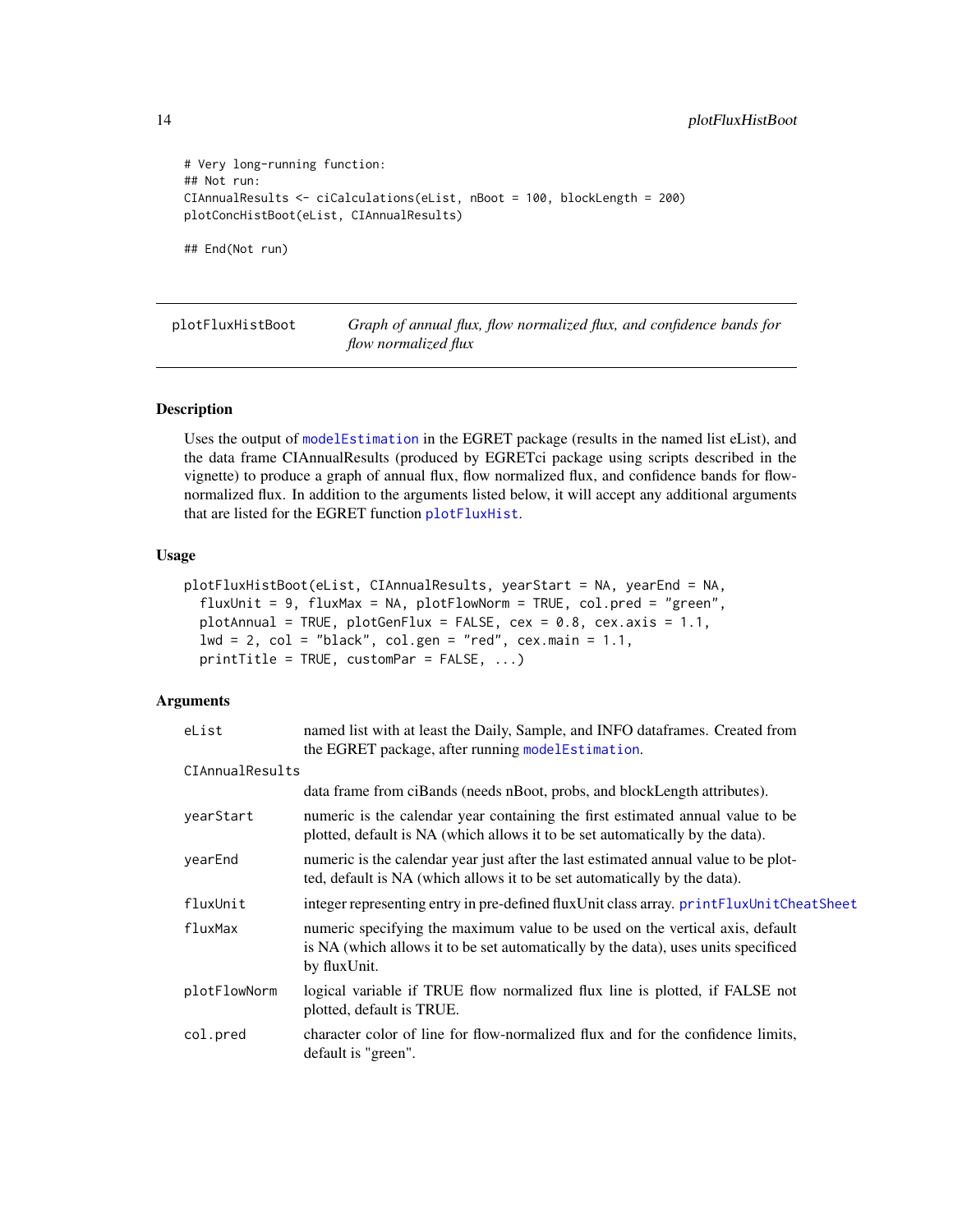<span id="page-14-0"></span>

| plotAnnual  | logical variable if TRUE, annual mean flux points from WRTDS output are plot-<br>ted, if FALSE not plotted.                                                                                                                 |  |
|-------------|-----------------------------------------------------------------------------------------------------------------------------------------------------------------------------------------------------------------------------|--|
| plotGenFlux | logical variable. If TRUE, annual mean flux points from WRTDS_K output are<br>plotted, if FALSE not plotted.                                                                                                                |  |
| cex         | numeric value giving the amount by which plotting symbols should be magni-<br>fied, default $= 0.8$ .                                                                                                                       |  |
| cex.axis    | numeric magnification to be used for axis annotation relative to the current set-<br>ting of cex, default $= 1.1$ .                                                                                                         |  |
| lwd         | numeric magnification of line width, $default = 2$ .                                                                                                                                                                        |  |
| col         | color of annual mean points on plot, see ?par 'Color Specification', default =<br>"black".                                                                                                                                  |  |
| col.gen     | color of annual mean points for WRTDS_K output on plot, see ?par 'Color<br>Specification', default = "red".                                                                                                                 |  |
| cex.main    | numeric title scale                                                                                                                                                                                                         |  |
| printTitle  | logical print title of the plot, default = TRUE.                                                                                                                                                                            |  |
| customPar   | logical defaults to FALSE. If TRUE, par() should be set by user before call-<br>ing this function (for example, adjusting margins with $par(max = c(5, 5, 5, 5))$ ). If<br>customPar FALSE, EGRET chooses the best margins. |  |
| $\ddotsc$   | graphical parameters                                                                                                                                                                                                        |  |

#### Examples

```
library(EGRET)
eList <- Choptank_eList
CIAnnualResults <- Choptank_CIAnnualResults
plotFluxHistBoot(eList, CIAnnualResults, fluxUnit=5)
## Not run:
CIAnnualResults <- ciCalculations(eList, nBoot = 100, blockLength = 200)
plotFluxHistBoot(eList, CIAnnualResults, fluxUnit=5)
```
## End(Not run)

plotHistogramTrend *plotHistogramTrend*

#### Description

Produces a histogram of trend results from bootstrap process. The histogram shows the trend results expressed as percentage change between the first year (or first period) and the second year (or second period). It shows the zero line (no trend) and also shows the WRTDS estimate of the trend in percent. It is based on the output of either wBT or runPairsBoot.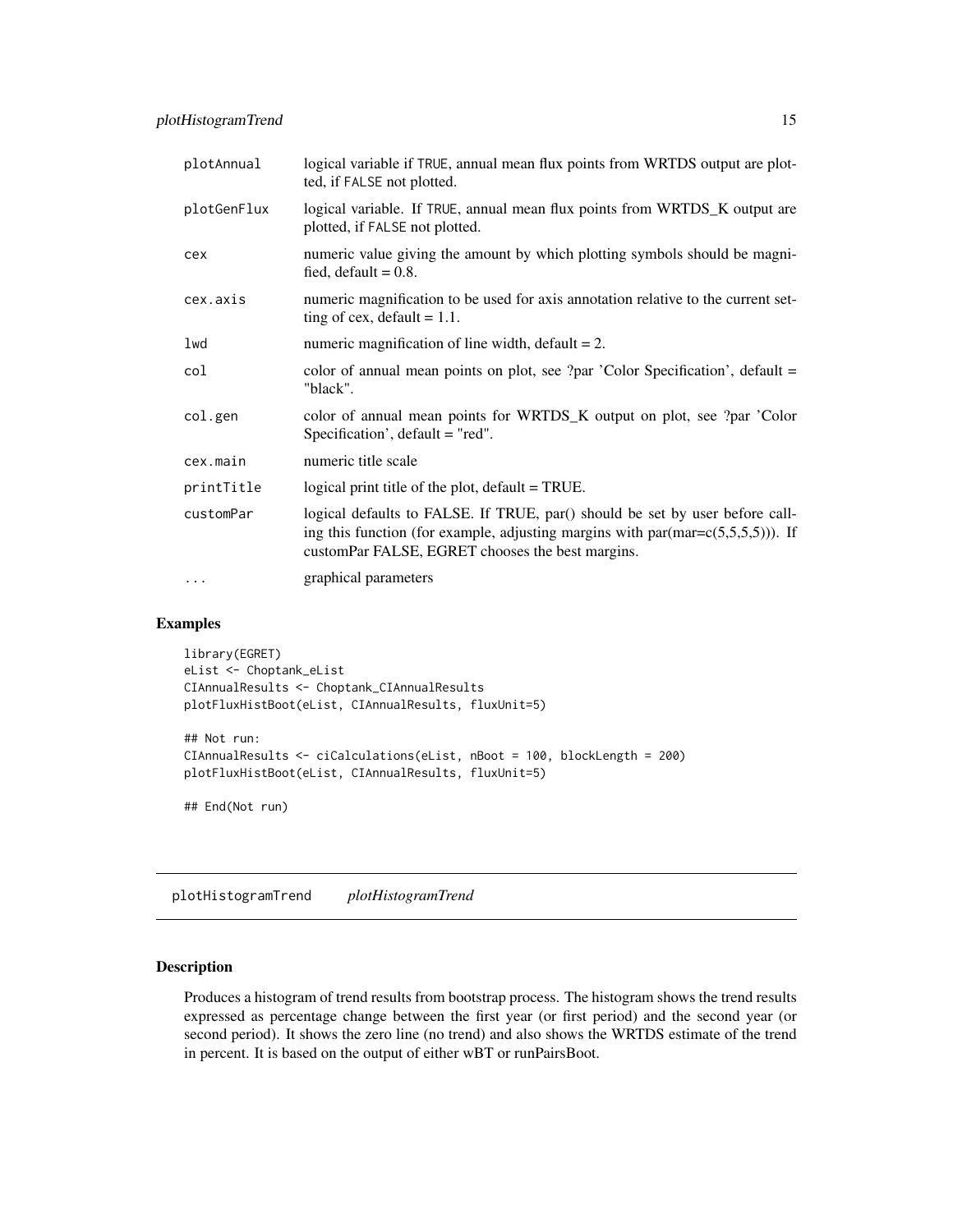#### <span id="page-15-0"></span>Usage

```
plotHistogramTrend(eList, eBoot, caseSetUp, flux = TRUE, xMin = NA,
  xMax = NA, xStep = NA, printTitle = TRUE, cex.main = 1.1,
  cex.axis = 1.1, cex.lab = 1.1, col.fill = "grey", ...)
```
#### Arguments

| eList      | named list with at least the Daily, Sample, and INFO data frames. Created from<br>the EGRET package, after running modelEstimation.          |  |
|------------|----------------------------------------------------------------------------------------------------------------------------------------------|--|
| eBoot      | named list. Returned from wBT or from runPairsBoot.                                                                                          |  |
| caseSetUp  | data frame. Returned from trendSetUp, or if runPairsBoot was used, need to<br>specify caseSetUp = $NA$ .                                     |  |
| flux       | logical if TRUE, plots flux results, if FALSE plots concentration results.                                                                   |  |
| xMin       | minimum bin value for histogram, it is good to have the xMin and xMax argu-<br>ments straddle zero, default is NA (value set from the data). |  |
| xMax       | maximum bin value for histogram, default is NA (value set from the data).                                                                    |  |
| xStep      | step size, typically multiples of 10 or 20, default is NA (value set from the data).                                                         |  |
| printTitle | logical if TRUE, plot includes title.                                                                                                        |  |
| cex.main   | numeric magnification of font size for title, default is 1.1.                                                                                |  |
| cex.axis   | numeric magnification of font size for axis, default is 1.1.                                                                                 |  |
| cex.lab    | numeric magnification of font size for axis labels, default is 1.1.                                                                          |  |
| col.fill   | character fill color for histogram, default is "grey".                                                                                       |  |
| $\ddots$   | base R graphical parameters that can be passed to the hist function                                                                          |  |
|            |                                                                                                                                              |  |

#### Details

For any given set of results (from eBoot) it is best to run it first with the arguments xMin = NA,  $x$ Max = NA, and  $x$ Step = NA. Then, observing the range the histogram covers it can be run again with values of these three arguments selected by the user to provide for a more readable version of the histogram.

#### Examples

```
library(EGRET)
eList <- Choptank_eList
eBoot <- Choptank_eBoot
caseSetUp <- Choptank_caseSetUp
plotHistogramTrend(eList, eBoot, caseSetUp, flux = FALSE)
## Not run:
# Using wBT:
caseSetUp <- trendSetUp(eList)
eBoot <- wBT(eList,caseSetUp)
plotHistogramTrend(eList, eBoot, caseSetUp,
                   flux = FALSE, xMin = -20, xMax = 60, xStep = 5)
plotHistogramTrend(eList, eBoot, caseSetUp,
```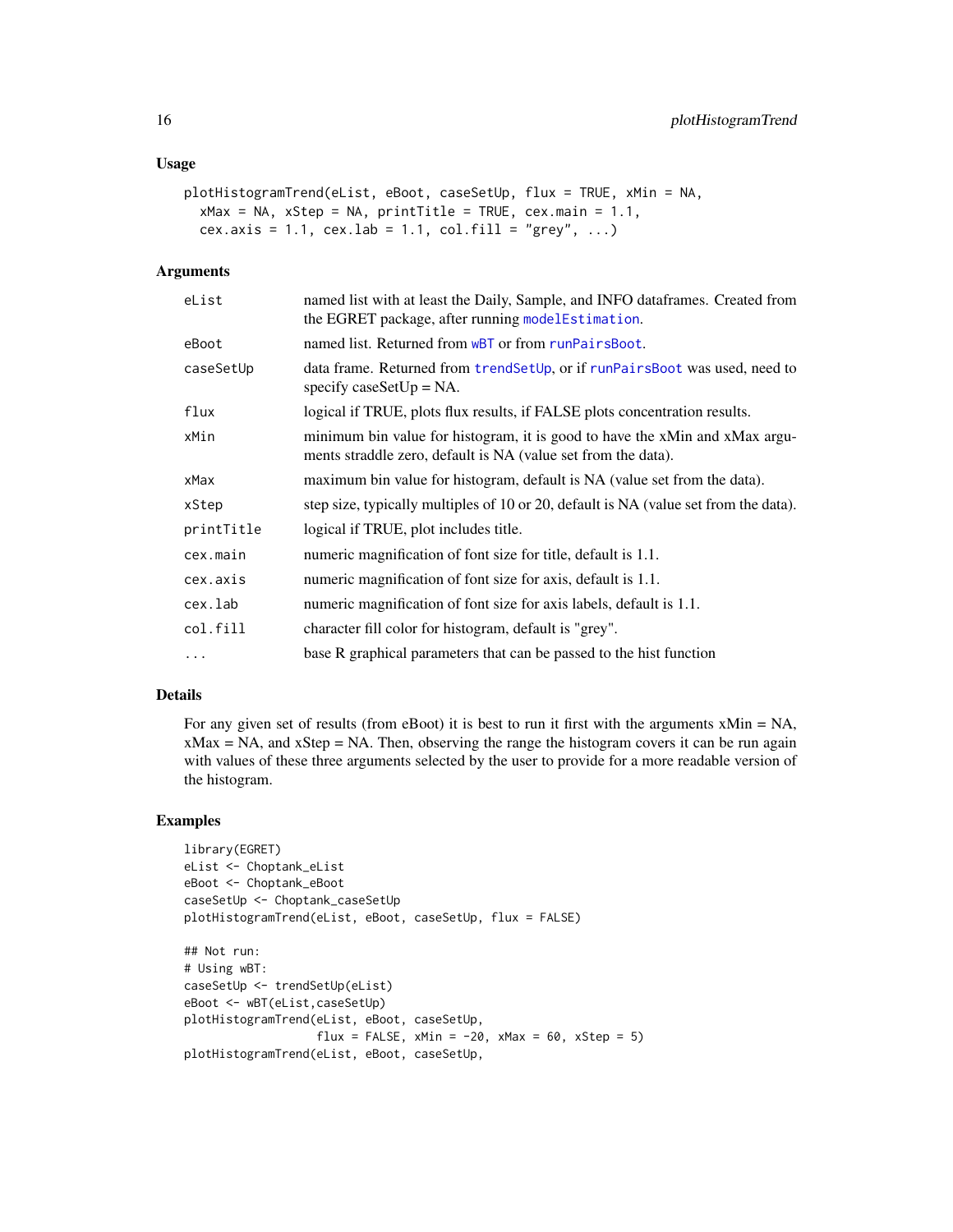```
flux = TRUE, xMin = -20, xMax = 60, xStep = 5)
# Using runPairs followed by runPairsBoot:
year1 <- 1985
year2 <- 2009
pairOut_2 <- runPairs(eList, year1, year2, windowSide = 7)
boot_pair_out <- runPairsBoot(eList, pairOut_2, nBoot = 10)
plotHistogramTrend(eList, boot_pair_out, caseSetUp = NA,
                   flux = TRUE, xMin = -20, xMax = 60, xStep = 5)
## End(Not run)
```
pVal *pVal*

#### Description

Computes the two-sided p value for the null hypothesis, where the null hypothesis is that the slope is zero. It is based on the binomial distribution. Note that the result does not depend on the magnitude of the individual slope values only depends on the number of positive slopes and number of negative slopes.

#### Usage

pVal(s)

#### Arguments

s numeric vector of slope values from the bootstrap

#### Value

pVal numeric value

#### Examples

s <- c(-1.0, 0, 0.5, 0.55, 3.0) pValue <- pVal(s)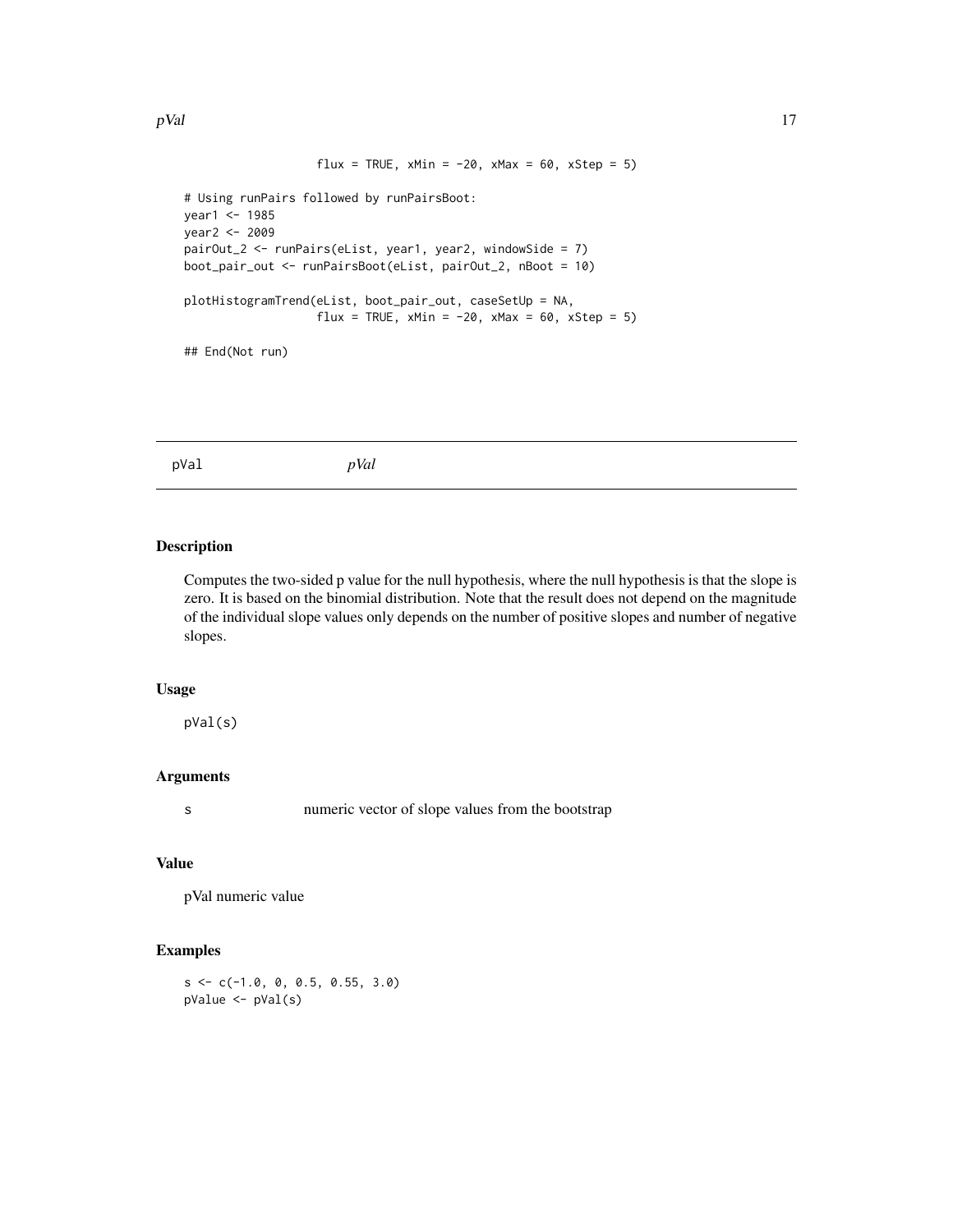#### **Description**

This function that does the uncertainty analysis for determining the change between two groups of years. The process is virtually identical to what is used for [runPairsBoot](#page-18-1) which looks at a change between a pair of years.

#### Usage

```
runGroupsBoot(eList, groupResults, nBoot = 100, startSeed = 494817,
 blockLength = 200, jitterOn = FALSE, V = 0.2)
```
#### Arguments

| eList        | named list with at least the Daily, Sample, and INFO dataframes                                                                    |
|--------------|------------------------------------------------------------------------------------------------------------------------------------|
| groupResults | data frame returned from rungroups                                                                                                 |
| nBoot        | the maximum number of bootstrap replicates to be used, typically 100                                                               |
| startSeed    | setSeed value. Defaults to 494817. This is used to make repeatable output.                                                         |
| blockLength  | days, typically 200 is a good choice                                                                                               |
| jitter0n     | logical, if TRUE, adds "jitter" to the data in an attempt to avoid some numerical<br>problems. Default = FALSE. See Details below. |
| V            | numeric a multiplier for addition of jitter to the data, default $= 0.2$ .                                                         |
|              |                                                                                                                                    |

#### Details

In some situations numerical problems are encountered in the bootstrap process, resulting in highly unreasonable spikes in the confidence intervals. The use of "jitter" can often prevent these problems, but should only be used when it is clearly needed. It adds a small amount of random "jitter" to the explanatory variables of the WRTDS model. The V parameter sets the scale of variation in the log discharge values. The standard deviation of the added jitter is  $V^*$  standard deviation of Log Q. The default for V is 0.2. Larger values should generally be avoided, and smaller values may be sufficient.

#### Value

eBoot, a named list with bootOut, wordsOut, xConc, xFlux, pConc, pFlux values.

- bootOut is a data frame with the results of the bootstrap test.
- wordsOut is a character vector describing the results.
- xConc and xFlux are vectors of length iBoot, of the change in flow normalized concentration and flow normalized flux computed from each of the bootstrap replicates.
- pConc and pFlux are vectors of length iBoot, of the change in flow normalized concentration or flow normalized flux computed from each of the bootstrap replicates expressed as % change.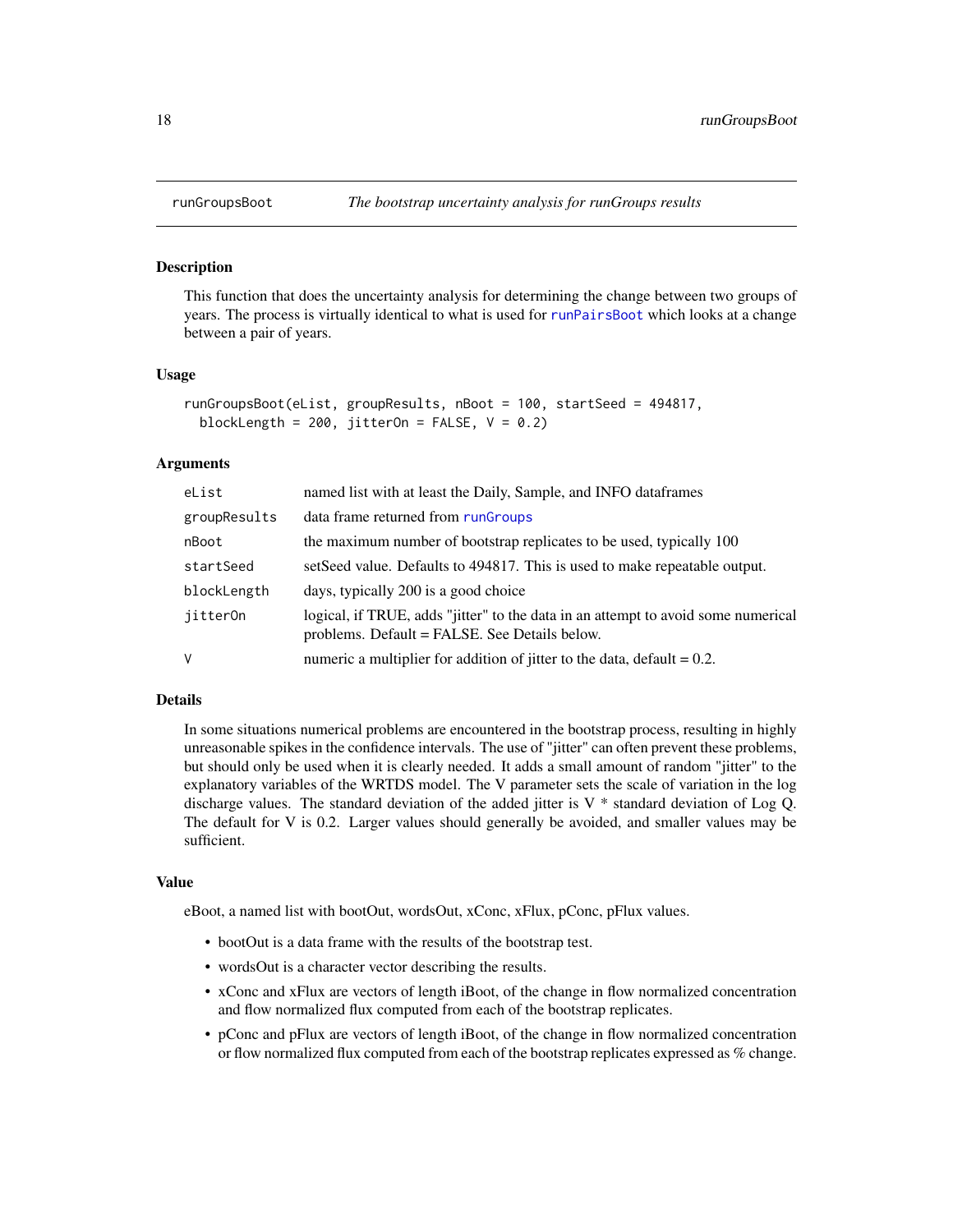#### <span id="page-18-0"></span>runPairsBoot 2008 and 2008 and 2008 and 2008 and 2008 and 2008 and 2008 and 2008 and 2008 and 2008 and 2008 and 2008 and 2008 and 2008 and 2008 and 2008 and 2008 and 2008 and 2008 and 2008 and 2008 and 2008 and 2008 and 20

#### See Also

[runPairsBoot](#page-18-1), [runGroups](#page-0-0)

#### Examples

```
library(EGRET)
eList <- Choptank_eList
## Not run:
groupResults <- runGroups(eList,
                          group1firstYear = 1995,
                          group1lastYear = 2004,
                          group2firstYear = 2005,
                          group2lastYear = 2014,
                          windowSide = 7, wall = TRUE,
                          sample1EndDate = "2004-10-30",
                          paStart = 4, paLong = 2,
                          verbose = FALSE)
boot_group_out <- runGroupsBoot(eList, groupResults)
plotHistogramTrend(eList, boot_group_out, caseSetUp=NA)
## End(Not run)
```
<span id="page-18-1"></span>runPairsBoot *The bootstrap uncertainty analysis for runPairs results*

#### Description

The function that does the uncertainty analysis for determining the change between any pair of years. It is very similar to the [wBT](#page-23-1) function that runs the WRTDS bootstrap test. It differs from [wBT](#page-23-1) in that it runs a specific number of bootstrap replicates, unlike the wBT approach that will stop running replicates based on the status of the test statistics along the way. Also, this code can be used with generalized flow normalization, which handles non-stationary discharge, whereas [wBT](#page-23-1) does not.

#### Usage

```
runPairsBoot(eList, pairResults, nBoot = 100, startSeed = 494817,
 blockLength = 200, jitterOn = FALSE, V = 0.2)
```

| eList       | named list with at least the Daily, Sample, and INFO dataframes            |
|-------------|----------------------------------------------------------------------------|
| pairResults | data frame returned from runPairs                                          |
| nBoot       | the maximum number of bootstrap replicates to be used, typically 100       |
| startSeed   | setSeed value. Defaults to 494817. This is used to make repeatable output. |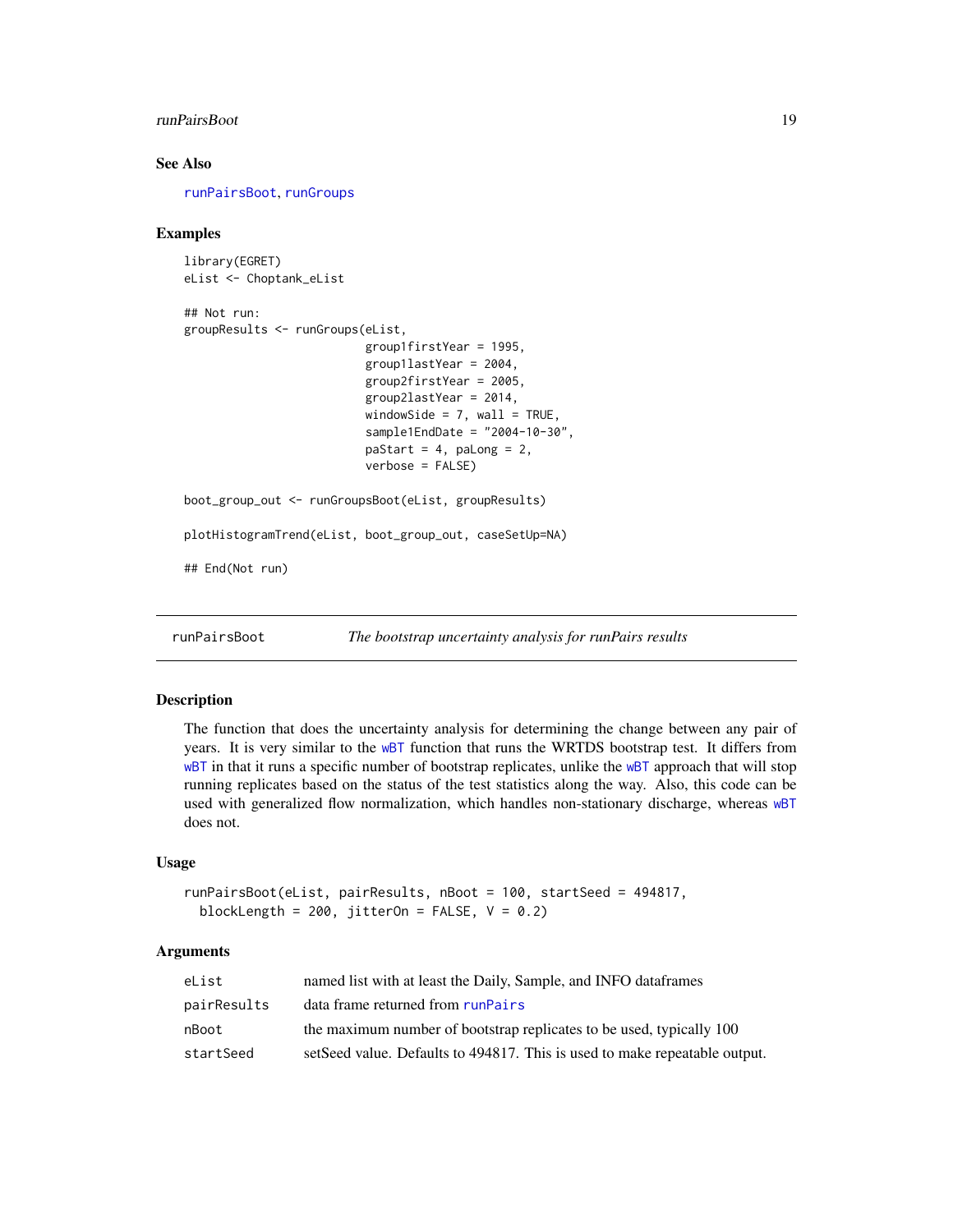<span id="page-19-0"></span>

| blockLength | days, typically 200 is a good choice                                                                                               |
|-------------|------------------------------------------------------------------------------------------------------------------------------------|
| jitter0n    | logical, if TRUE, adds "jitter" to the data in an attempt to avoid some numerical<br>problems. Default = FALSE. See Details below. |
| V           | numeric a multiplier for addition of jitter to the data, default $= 0.2$ .                                                         |

#### Details

In some situations numerical problems are encountered in the bootstrap process, resulting in highly unreasonable spikes in the confidence intervals. The use of "jitter" can often prevent these problems, but should only be used when it is clearly needed. It adds a small amount of random "jitter" to the explanatory variables of the WRTDS model. The V parameter sets the scale of variation in the log discharge values. The standard deviation of the added jitter is  $V^*$  standard deviation of Log Q. The default for V is 0.2. Larger values should generally be avoided, and smaller values may be sufficient.

#### Value

eBoot, a named list with bootOut, wordsOut, xConc, xFlux, pConc, pFlux values.

- bootOut is a data frame with the results of the bootstrap test.
- wordsOut is a character vector describing the results.
- xConc and xFlux are vectors of length iBoot, of the change in flow normalized concentration and flow normalized flux computed from each of the bootstrap replicates.
- pConc and pFlux are vectors of length iBoot, of the change in flow normalized concentration or flow normalized flux computed from each of the bootstrap replicates expressed as % change.

#### See Also

[runGroupsBoot](#page-17-1), [runPairs](#page-0-0)

#### Examples

```
library(EGRET)
eList <- Choptank_eList
year1 <- 1985
year2 <- 2009
## Not run:
pairOut_2 <- runPairs(eList, year1, year2, windowSide = 7)
boot_pair_out <- runPairsBoot(eList, pairOut_2)
plotHistogramTrend(eList, boot_pair_out, caseSetUp = NA)
## End(Not run)
```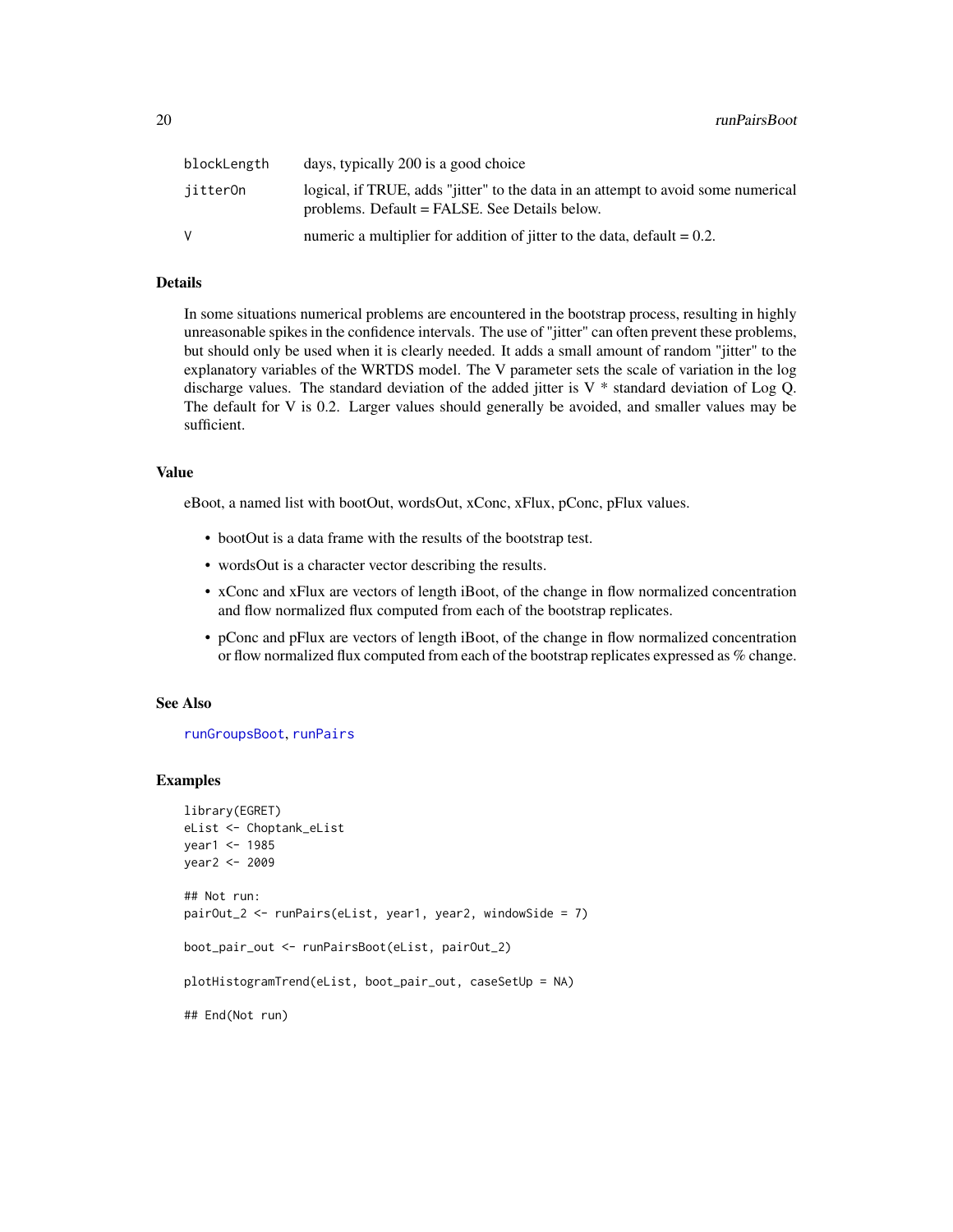<span id="page-20-0"></span>

### Description

Saves critical information in a EGRETci workflow when analyzing trends between a starting and ending year.

#### Usage

saveEGRETci(eList, eBoot, caseSetUp, fileName = "")

#### Arguments

| eList     | named list with at least the Daily, Sample, and INFO data frames. Created from<br>the EGRET package, after running model Estimation. |
|-----------|--------------------------------------------------------------------------------------------------------------------------------------|
| eBoot     | named list. Returned from wBT.                                                                                                       |
| caseSetUp | data frame. Returned from trendSetUp.                                                                                                |
| fileName  | character. If left blank (empty quotes), the function will interactively ask for a<br>name to save.                                  |

#### Value

A .RData file containing three objects: eList, eBoot, and caseSetUp

#### See Also

[wBT](#page-23-1), [trendSetUp](#page-22-1), [modelEstimation](#page-0-0)

#### Examples

```
eList <- EGRET::Choptank_eList
## Not run:
caseSetUp <- trendSetUp(eList)
eBoot <- wBT(eList,caseSetUp)
saveEGRETci(eList, eBoot, caseSetUp)
```
## End(Not run)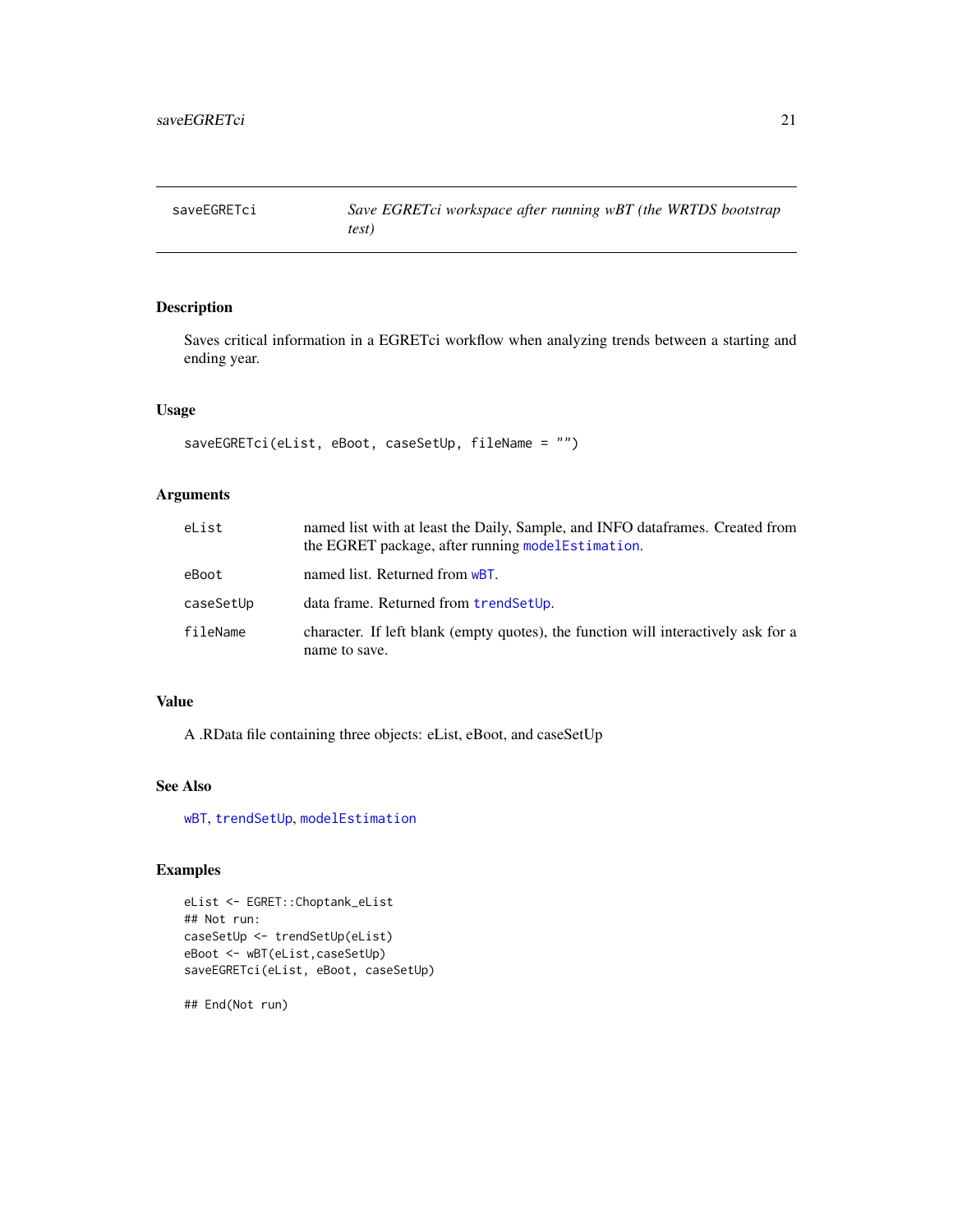<span id="page-21-1"></span><span id="page-21-0"></span>setForBoot *Allows user to set window parameters for the WRTDS model prior to running the bootstrap procedure*

#### Description

Adds window parameters to INFO file in eList.

#### Usage

```
setForBoot(eList, caseSetUp, windowY = 7, windowQ = 2, windowS = 0.5,
 edgeAdjust = TRUE)
```
#### Arguments

| eList<br>named list with at least the Daily, Sample, and INFO dataframes. Created from<br>the EGRET package, after running model Estimation.     |                                                                                                                    |
|--------------------------------------------------------------------------------------------------------------------------------------------------|--------------------------------------------------------------------------------------------------------------------|
| caseSetUp                                                                                                                                        | data frame returned from trendSetUp.                                                                               |
| windowY<br>numeric specifying the half-window width in the time dimension, in units of<br>years, default is 7.                                   |                                                                                                                    |
| windowQ                                                                                                                                          | numeric specifying the half-window width in the discharge dimension, units are<br>natural log units, default is 2. |
| windowS<br>numeric specifying the half-window with in the seasonal dimension, in units of<br>years, default is 0.5.                              |                                                                                                                    |
| edgeAdjust<br>logical specifying whether to use the modified method for calculating the win-<br>dows at the edge of the record, default is TRUE. |                                                                                                                    |

#### Value

eList list with Daily,Sample, INFO data frames and surface matrix.

#### Examples

```
eList <- EGRET::Choptank_eList
```

```
caseSetUp <- trendSetUp(eList,
 year1=1985,
 year2=2005,
  nBoot = 50,
  bootBreak = 39,
  blockLength = 200)
```
bootSetUp <- setForBoot(eList,caseSetUp)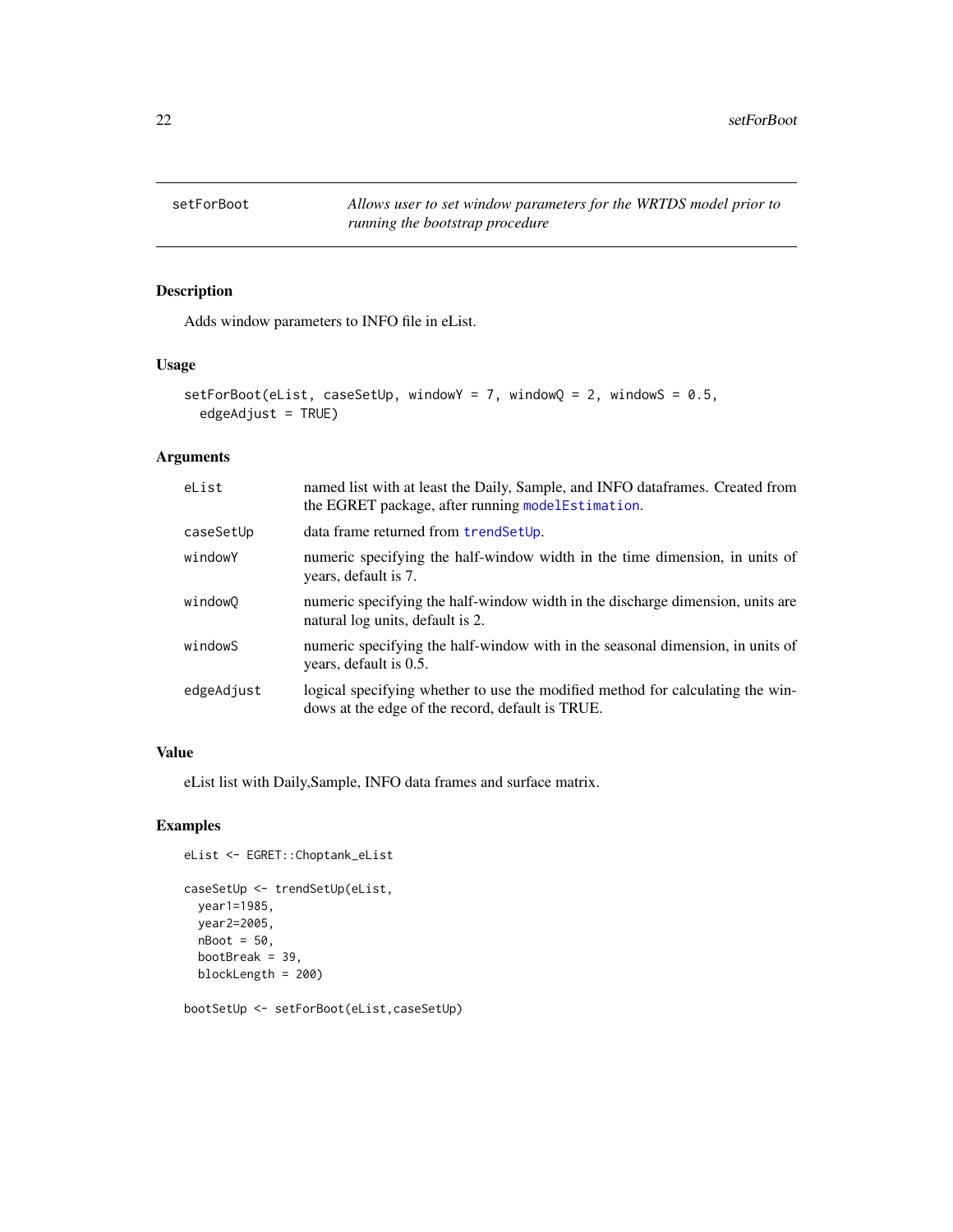<span id="page-22-1"></span><span id="page-22-0"></span>

#### Description

Walks user through the set-up for the WRTDS Bootstrap Test. Establishes start and end year for the test period. Sets the minimum number of bootstrap replicates to be run, the maximum number of bootstrap replicates to be run, and the block length (in days) for the block bootstrapping. The test is designed to evaluate the uncertainty about the trend between any pair of years.

#### Usage

trendSetUp(eList, ...)

#### Arguments

| eList                   | named list with at least the Daily, Sample, and INFO data frames. Created from<br>the EGRET package, after running model Estimation. |
|-------------------------|--------------------------------------------------------------------------------------------------------------------------------------|
| $\cdot$ $\cdot$ $\cdot$ | additional arguments to bring in to reduce interactive options (year1, year2,<br>nBoot, bootBreak, blockLength)                      |

#### Value

caseSetUp data frame with columns year1, yearData1, year2, yearData2, numSamples, nBoot, boot-Break, blockLength, confStop. These correspond to:

| Column Name | <b>Manuscript Variable</b> |
|-------------|----------------------------|
| yearl       | $y_s$                      |
| year2       | $y_e$                      |
| nBoot       | $M_{m}ax$                  |
| bootBreak   | $M_{\rm m}$ in             |
| blockLength | B                          |
|             |                            |

#### See Also

[setForBoot](#page-21-1), [wBT](#page-23-1)

#### Examples

```
eList <- EGRET::Choptank_eList
```

```
# Completely interactive:
# caseSetUp <- trendSetUp(eList)
```

```
# Semi-interactive:
```
- # caseSetUp <- trendSetUp(eList, nBoot = 100, blockLength = 200)
- # fully scripted: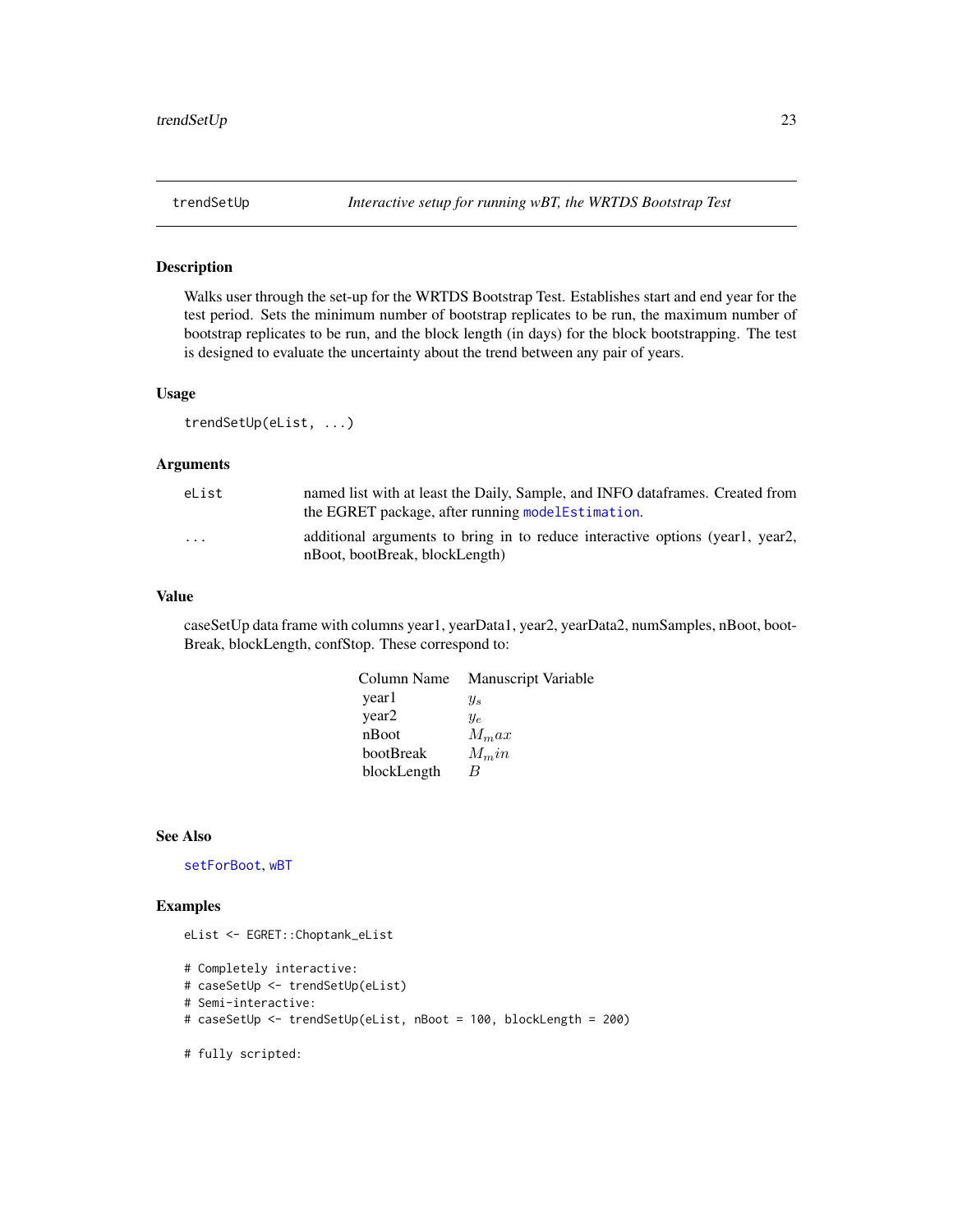```
caseSetUp <- trendSetUp(eList,
 year1=1985,
 year2=2005,
 nBoot = 50,
 bootBreak = 39,
 blockLength = 200)
```
<span id="page-23-1"></span>

wBT *Run the WBT (WRTDS Bootstrap Test)*

#### Description

Runs the WBT for a given data set to evaluate the significance level and confidence intervals for the trends between two specified years. The trends evaluated are trends in flow normalized concentration and flow normalized flux. Function produces text outputs and a named list (eBoot) that contains all of the relevant outputs. Check out [runPairsBoot](#page-18-1) and [runGroupsBoot](#page-17-1) for more bootstrapping options. The wBT only runs stationary flow normalization (i.e. making the assumption that discharge is stationary). The [runPairsBoot](#page-18-1) and [runGroupsBoot](#page-17-1) allow for generalized flow normalization (i.e. non-stationary discharge).

#### Usage

```
wBT(eList, caseSetUp, saveOutput = TRUE, fileName = "temp.txt",
  startSeed = 494817, jitterOn = FALSE, V = 0.2)
```
#### Arguments

| eList      | named list with at least the Daily, Sample, and INFO dataframes. Created from<br>the EGRET package, after running modelEstimation. |
|------------|------------------------------------------------------------------------------------------------------------------------------------|
| caseSetUp  | data frame. Returned from trendSetUp.                                                                                              |
| save0utput | logical. If TRUE, a text file will be saved in the working directory.                                                              |
| fileName   | character. Name to save the output file if save Output=TRUE.                                                                       |
| startSeed  | setSeed value. Defaults to 494817. This is used to make repeatable output.                                                         |
| jitter0n   | logical, if TRUE, adds "jitter" to the data in an attempt to avoid some numerical<br>problems. Default = FALSE. See Details below. |
| V          | numeric a multiplier for addition of jitter to the data, default $= 0.2$ . See Details<br>below.                                   |

#### Details

In some situations numerical problems are encountered in the bootstrap process, resulting in highly unreasonable spikes in the confidence intervals. The use of "jitter" can often prevent these problems, but should only be used when it is clearly needed. It adds a small amount of random "jitter" to the explanatory variables of the WRTDS model. The V parameter sets the scale of variation in the log discharge values. The standard deviation of the added jitter is V \* standard deviation of Log Q. The default for V is 0.2. Larger values should generally be avoided, and smaller values may be sufficient.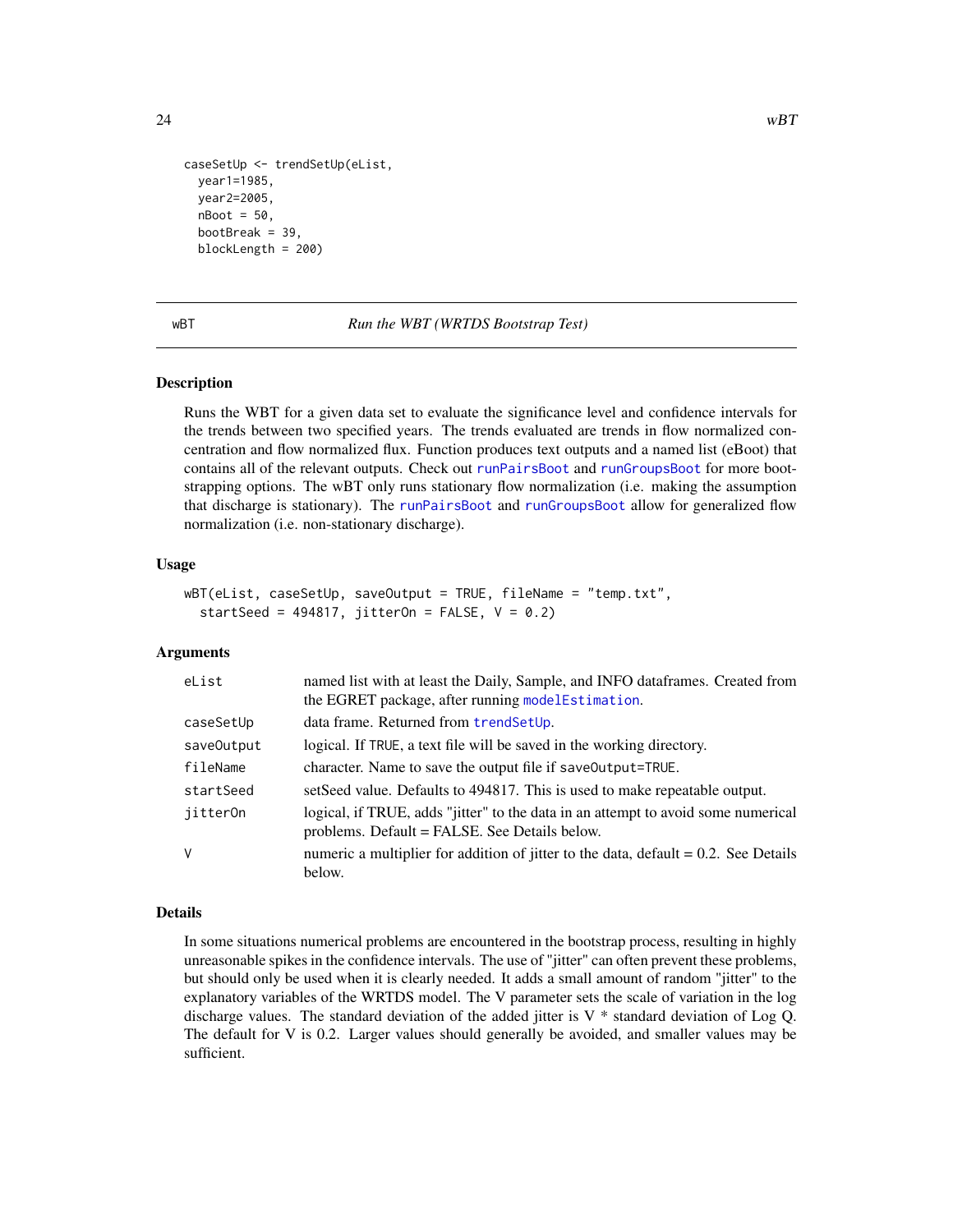<span id="page-24-0"></span> $wBT$  25

### Value

eBoot, a named list with bootOut, wordsOut, xConc, xFlux, pConc, pFlux values.

| Object          | Description                                                                                              |
|-----------------|----------------------------------------------------------------------------------------------------------|
| bootOut         | a data frame with the results of the bootstrap test.                                                     |
| wordsOut        | a character vector describing the results.                                                               |
| xConc and xFlux | vectors of length iBoot, of the change in flow normalized concentration and flow normalized flux compute |
| pConc and pFlux | vectors of length iBoot, of the change in flow normalized concentration or flow normalized flux computed |

### See Also

[trendSetUp](#page-22-1), [setForBoot](#page-21-1), [runGroupsBoot](#page-17-1), [runPairsBoot](#page-18-1)

#### Examples

```
eList <- EGRET::Choptank_eList
caseSetUp <- trendSetUp(eList,
                        year1 = 1985,
                        year2 = 2005,
                        nBoot = 50,
                        bootBreak = 39,
                        blockLength = 200)
# Very long-running function:
## Not run:
eBoot <- wBT(eList,caseSetUp)
```
## End(Not run)